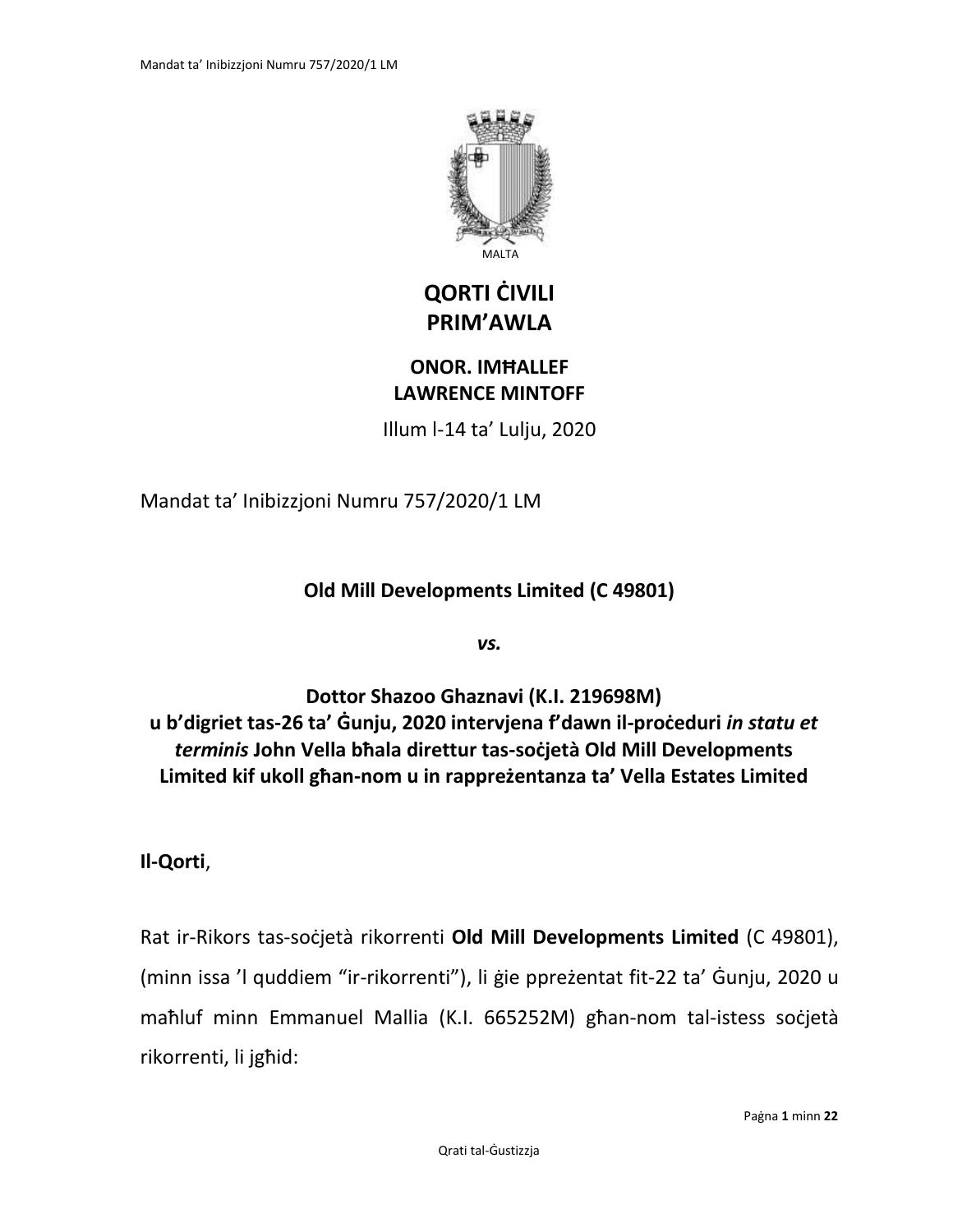*Illi l-esponenti, sabiex jikkawtela d-drittijiet tiegħu, jixtieq iżomm l-intimat milli jgħaddi kwalunkwe pagament ta' flus lis-soċjetà Vella Estates Limited in segwitu ta' deċiżjoni mogħtija mill-Bord tal-Arbitraġġ numru 5407/2018 fl-ismijiet Vella Estates Limited vs Old Mill Developments Limited u dana mill-ammont ta' flus miżmuma mill-intimat* in escrow;

*Illi din it-talba qiegħda ssir peress li mill-qari tal-istess deċiżjoni għandu jew sejjer jirriżulta li l-konsiderazzjonijiet magħmula mill-arbitru huma essenzjalment ibbażati fuq ġuramenti foloz mogħtija minn ċertu xhieda;*

*Illi fil-każ li jsir il-pagament skont l-imsemmija deċiżjoni, is-soċjetà rikorrenti sejra ssofri preġudizzju irrimedjabbli;*

*Illi in vista tal-urġenza ta' din is-sitwazzjoni, is-soċjetà rikorrenti titlob sabiex dan ilmandat jintlaqa' provviżorjament.*

*Bl-ispejjeż."*

Rat illi l-intimat **Dr Shazoo Ghaznavi** (minn issa 'l quddiem "l-intimat") ġie debitament notifikat bir-Rikors fit-22 ta' Ġunju, 2020.

Rat id-digriet tagħha tat-22 ta' Ġunju, 2020 fejn laqgħet ir-Rikors provviżorjament u rriservat li tipprovdi b'mod definittiv fi stadju ulterjuri, u dan *ai termini* tal-artikolu 875(2) tal-Kap. 12.

Rat ir-Risposta tal-intimat **Dr Shazoo Ghaznavi** (K.I. 219698M)**,** ippreżentata fl-24 ta' Ġunju, 2020, fl-atti ta' dan il-mandat, li tgħid kif ġej:

*Illi permezz ta' rikors għall-ħruġ ta' Mandat ta' Inibizzjoni, ir-rikorrenti qiegħda titlob lil din l-Onorabbli Qorti sabiex iżżomm l-intimati milli "Jgħaddi kwalunkwe pagament ta' flus lis-soċjetà Vella Estates Limited in segwitu ta' deċiżjoni mogħtija mill-Bord ta' Arbitraġġ numru 5407/2018 fl-ismijiet 'Vella Estates Limited vs Old Mill Developments Limited' u dana mill-ammont ta' flus miżmuma* in escrow";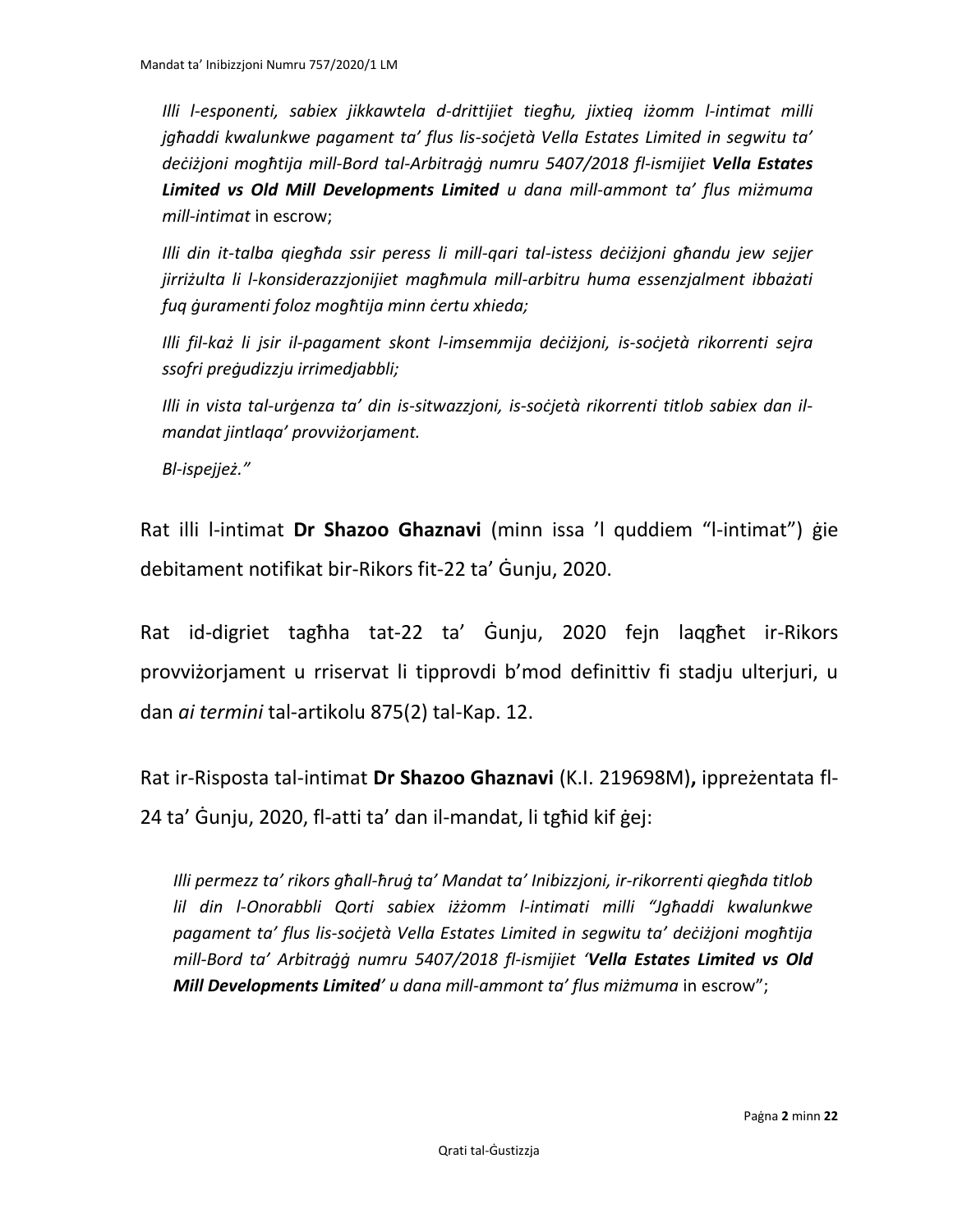## *Illi l-esponent jissottometti li t-talba tar-rikorrenti għall-ħruġ ta' mandat ta' inibizzjoni hija infondata fil-fatt u fid-dritt kif ser jiġi muri:*

- 1. *Illi in linea preliminari, u mingħajr preġudizzju għal dak li ser jingħad aktar 'il quddiem, ir-rikors tas-soċjetà rikorrenti huwa irritu u null stante li ġie maħluf minn, u qiegħed jidher, direttur wieħed tas-soċjetà rikorrenti, in rappreżentanza tal-istess soċjetà, mentri l-istatut tal-istess soċjetà (kopja tiegħu huwa hawn anness u mmarkat bħala Dok. 'SG1') jipprovdi li r-rappreżentanza ġuridika tassoċjetà rikorrenti hija vestita f'żewġ soċji;*
- 2. *Illi inoltre, u ukoll fuq bażi preliminari lanqas ma setgħu jiġu intavolati dawn ilproċeduri kontra l-intimat Avukat Dottor Shazoo Ghaznavi f'ismu personalment u dan peress li d-deċiżjoni taċ-Ċentru ta' Malta għal Arbitraġġ li għaliha qiegħda ssir referenza fir-rikors għall-ħruġ tal-mandat odjern, tordna lill-istess soċjetà Old Mill Developments Limited sabiex tagħmel il-ħlas lil Vella Estates Limited u mhux lill-Avukat Dottor Shazoo Ghaznavi. Se mai, jekk l-azzjonist Emmanuel Mallia, ħass li ser jinħoloqlu preġudizzju mid-deċiżjoni tal-arbitru, kellu jkun hu, f'ismu personalment, li jinibita lis-soċjetà Old Mill Development Limited milli tagħmel kwalunkwe pagament li ġiet ordnata tagħmel;*
- 3. *Illi, subordinatament u dejjem mingħajr preġudizzju, din it-talba m'għandhiex tintlaqa' għas-segwenti raġunijiet:-*

#### *Il-Fatti:*

- *a. Jibda biex jingħad li l-flus surriferiti miżmuma mill-esponenti* in escrow *huma a bażi ta' kuntratt li sar fil-ħmistax (15) ta' Frar tas-sena elfejn u tmintax (2018) bejn Emmanuel Mallia u John Vella għan-nom u in rappreżentanza ta' Old Mill Developments Limited (Reg. No. C49801) u John Vella għan-nom u in rappreżentanza ta' Vella Estates rigwardanti flus li kienu qed jiġu kkontestati bejn il-partijiet mir-rikavat tal-bejgħ tal-proprjetà bl-indirizz tlieta (3), f'ħamsa u ħamsin (55), Old Mill Street, Mosta;*
- *b. Illi a bażi ta' dan il-ftehim il-partijiet qablu li Vella Estates tirtira l-iskrizzjoni speċjali li kellha fuq din il-proprjetà surriferita ħalli tkun tista' tinbiegħ lil terzi u lkontestazzjoni tiġi deċiża minn arbitru hemm indikat u maqbul bejn il-partijiet, liema deċiżjoni kellha tkun waħda finali u mhux suġġett tal-appell. F'dan irrigward l-esponent jagħmel referenza għall-klawsola sitta (6) (ii) u (iv) tal-ftehim surriferit (kopja ta' liema ftehim qiegħed jiġi hawn anness u mmarkat bħala 'Dok. SG2') jgħidu hekk:*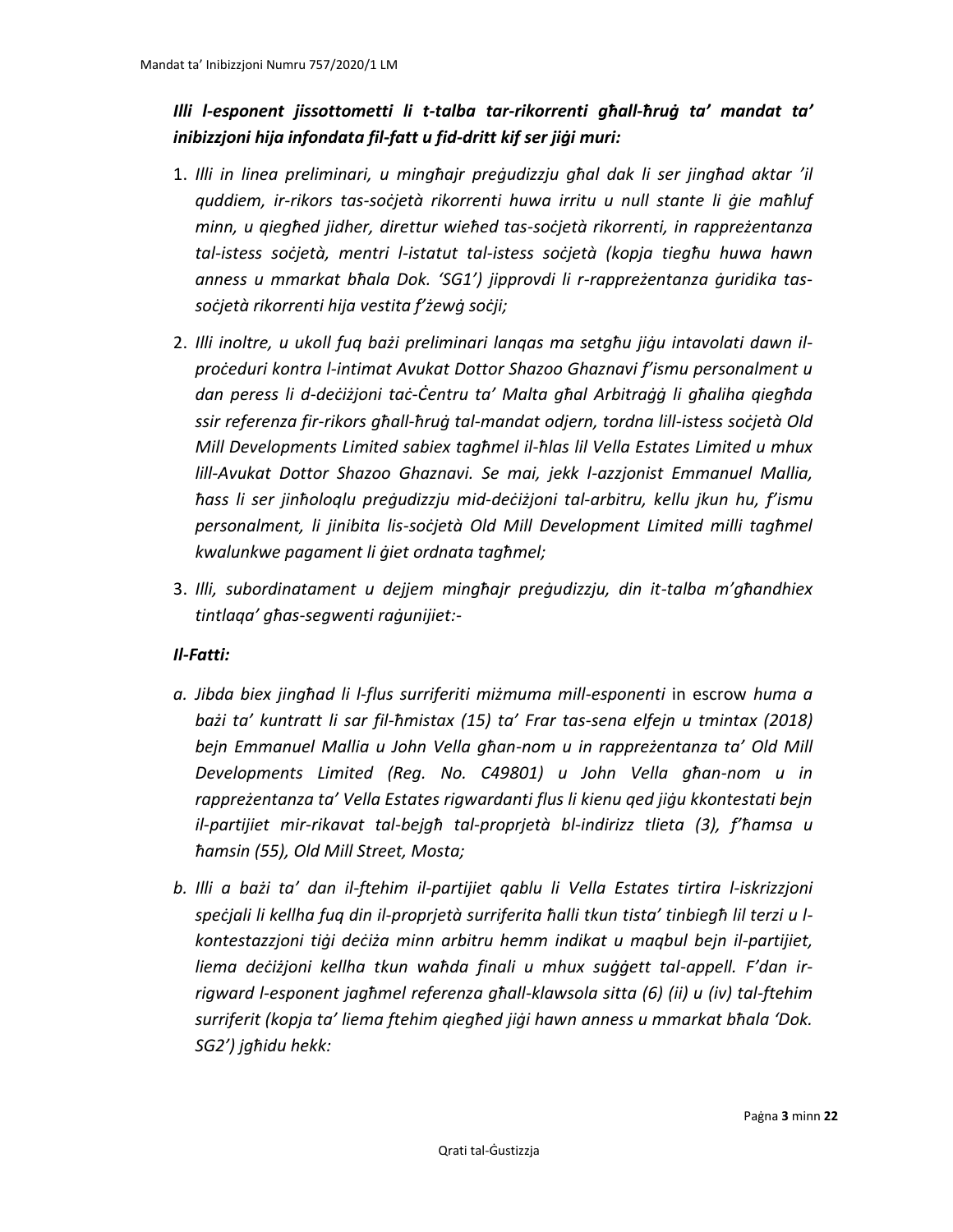"6(ii). The appointed Arbiter shall within three (3) months of his appointment, deliver his final report, the costs of which are to be paid by the company Old Mill Development and shall be settled by Dr Shazoo Ghaznavi from the money held by him in escrow as being authorised to do so by the parties, and shall proceed with payment without the need of further authorisation.

*6(iv). Both parties agree that such decision shall not be subject to appeal."*

ċ*. Illi a tenur ta' dan il-ftehim il-partijiet surriferiti, inkluż l-istess rikorrenti, kienu qablu li rigwardanti dawn il-flus l-esponenti kellu jirtira dawn il-flus miżmuma minnu u jgħaddihom lill-partijiet jew lil wieħed minnhom fit-termini tal-klawsola numru 5(a) u (b), liema awtorizzazzjoni* ai termini *ta' klawsola 7 kienet qed tiġi mogħtija lill-esponenti mill-partijiet b'mod irrevokabbli sakemm mhux mibdula fit-termini tal-istess ftehim:*

*"5*. ... which balance amounts to €139,840.00 shall be deposited in an escrow account with Dr Shazoo Ghaznavi who shall only withdraw the amount so deposited and assigned to the parties or either of them as specified hereunder:

a) By a document containing the written instructions OF BOTH parties; and/or

b) In terms of an award of an Arbiter who by agreement of the parties are set out in priority order as follows ...

The parties irrevocably authorise Dr Ghaznavi to act solely in terms of the present clause, in respect of the funds being deposited in escrow.

7. Both parties declare that all authorisations being given on the present agreement are of an irrevocable nature and may only be altered in terms of the present agreement."

*d. Illi kien sar ukoll ftehim ieħor bejn l-istess partijiet u ċioe Emanuel Mallia u John Vella għan-nom u in rappreżentanza ta' Old Mill Developments Limited (Reg. No. C 49801) u John Vella għan-nom u in rappreżentanza ta' Vella Estates li qed jiġi anness bħala Dok. SG 3 li permezz tiegħu ġiet indikata l-arbitru li kellu jippresjedi din il-kontestazzjoni* ai termini *tal-proċedura misjuba fil-Kap. 387 tal-Liġijiet ta' Malta:*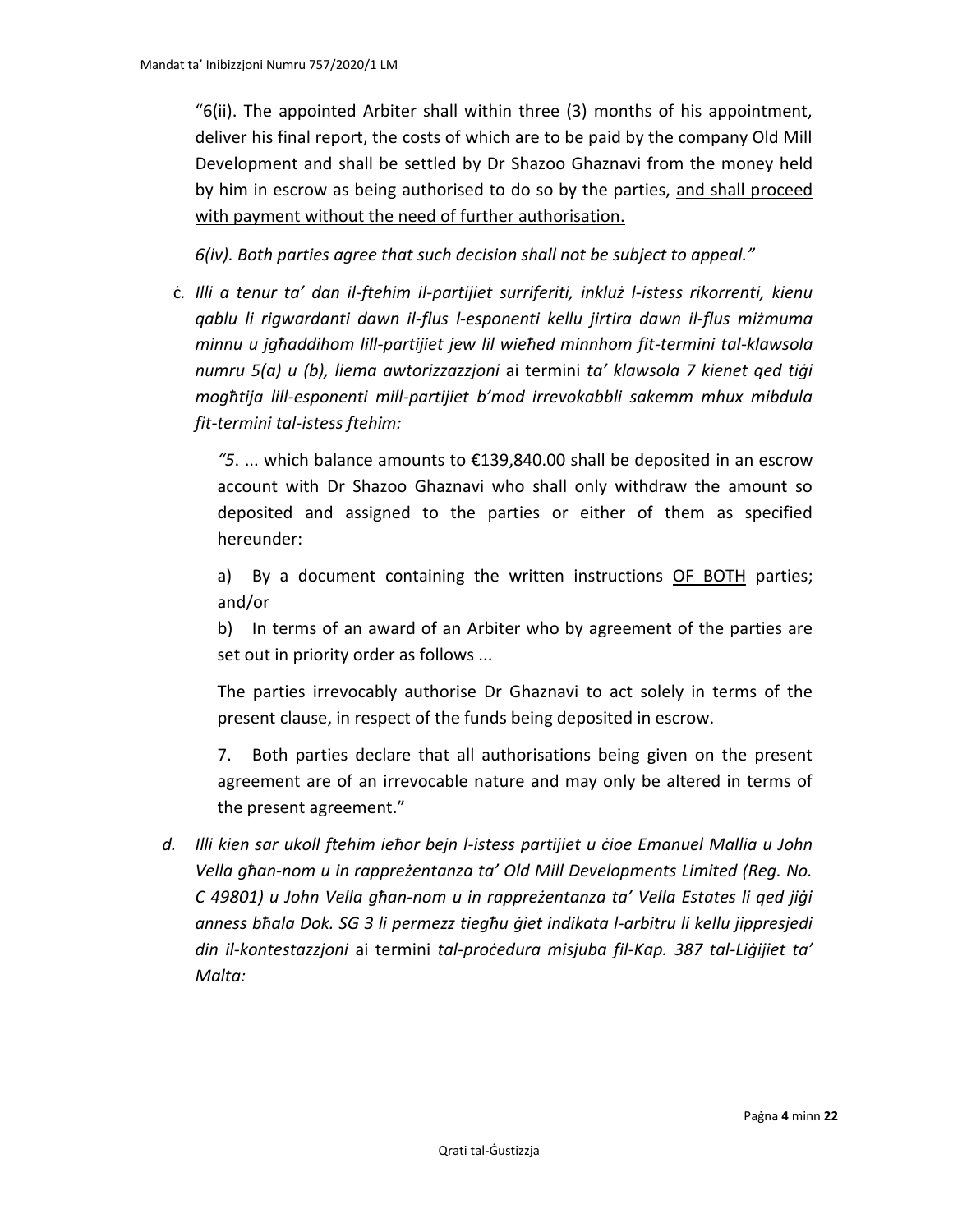4. That the decision of the Arbiter shall be final, not subject to appeal and in full and final settlement of any further claims between the parties appearing hereon.

5. That the arbitration proceedings shall be regulated by the rules laid down in Chapter 387 of the Laws of Malta.

- *e. Illi d-deċiżjoni mogħtija mill-Bord tal-Arbitraġġ bin-numru 5407/2018 fl-ismijiet Vella Estates Limited versus Old Mill Developments Limited ittieħdet u qed tiġi hawn annessa bħala Dok. SG4;*
- *f. Illi għar-raġunijiet hawn fuq spjegati s-soċjetà esponenti mhux biss huwa konsapevoli tal-fatti kif esposti hawn fuq imma ukoll firmatarja tal-ftehim Dok. SG2 u f'dan l-istadju ma hemm ebda triq oħra ħlief li tirrilaxxa dawn il-flus skont id-deċiżjoni mogħtija mill-arbitru u dan ai termini ta' klawsola ħamsa (5) talistess ftehim;*
- *g. Illi l-esponenti qed jiġi inibit mir-rikorrenti milli jsegwi dan il-ftehim peress li millqari tal-istess deċiżjoni għandu jew sejjer jirriżulta li l-kunsiderazzjonijiet magħmula mill-arbitru huma essenzjalment ibbażati fuq ġuramenti foloz mogħtija minn ċertu xhieda;*

#### *IR-REKWIŻITI LEGALI SABIEX IKUN JISTA' JINĦAREĠ MANDAT TA' INIBIZZJONI*

*Illi, l-esponenti sejjer jgħaddi issa sabiex jagħmel is-sottomissjonijiet tagħhom filqosor dwar ir-rekwiżiti għall-ħruġ tal-mandat ta' inibizzjoni.*

*Id-dispożizzjoni li tirregola proċediment tax-xorta tal-lum hija l-Art. 873 tal-Kap. 12. L-artikolu huwa kompost minn erba' subinċiżi. Dawk rilevanti għall-każ tal-lum huma l-ewwel tnejn li jgħidu hekk:-*

*"(1) L-iskop tal-mandat ta' inibizzjoni hu dak li jżomm persuna milli tagħmel kwalunkwe ħaġa li tkun li tista' tkun ta' preġudizzju għall-persuna li qed titlob ilmandat.*

*(2) Il-Qorti m'għandhiex toħroġ tali mandat jekk ma tkunx sodisfatta li dak ilmandat huwa meħtieġ sabiex jitħarsu l-jeddijiet tar-rikorrent, u li dak ir-rikorrent*  prima facie *jidher li għandu dawk il-jeddijiet."*

*L-interpretazzjoni li għandha tingħata lill-Artikolu 873 tal-Kap. 12 hija illi sabiex ikun jista' jinħareġ il-Mandat ta' Inibizzjoni, iridu jiġu sodisfatti l-elementi kollha rikjesti b'mod kumulattiv u ċioe s-subinċiżi (1) u (2). Ara f'dan is-sens id-deċiżjoni V&C Contractors Limited et vs Direttur tal-Kuntratti deċiża fil-31 ta' Jannar, 2011 (JZM);*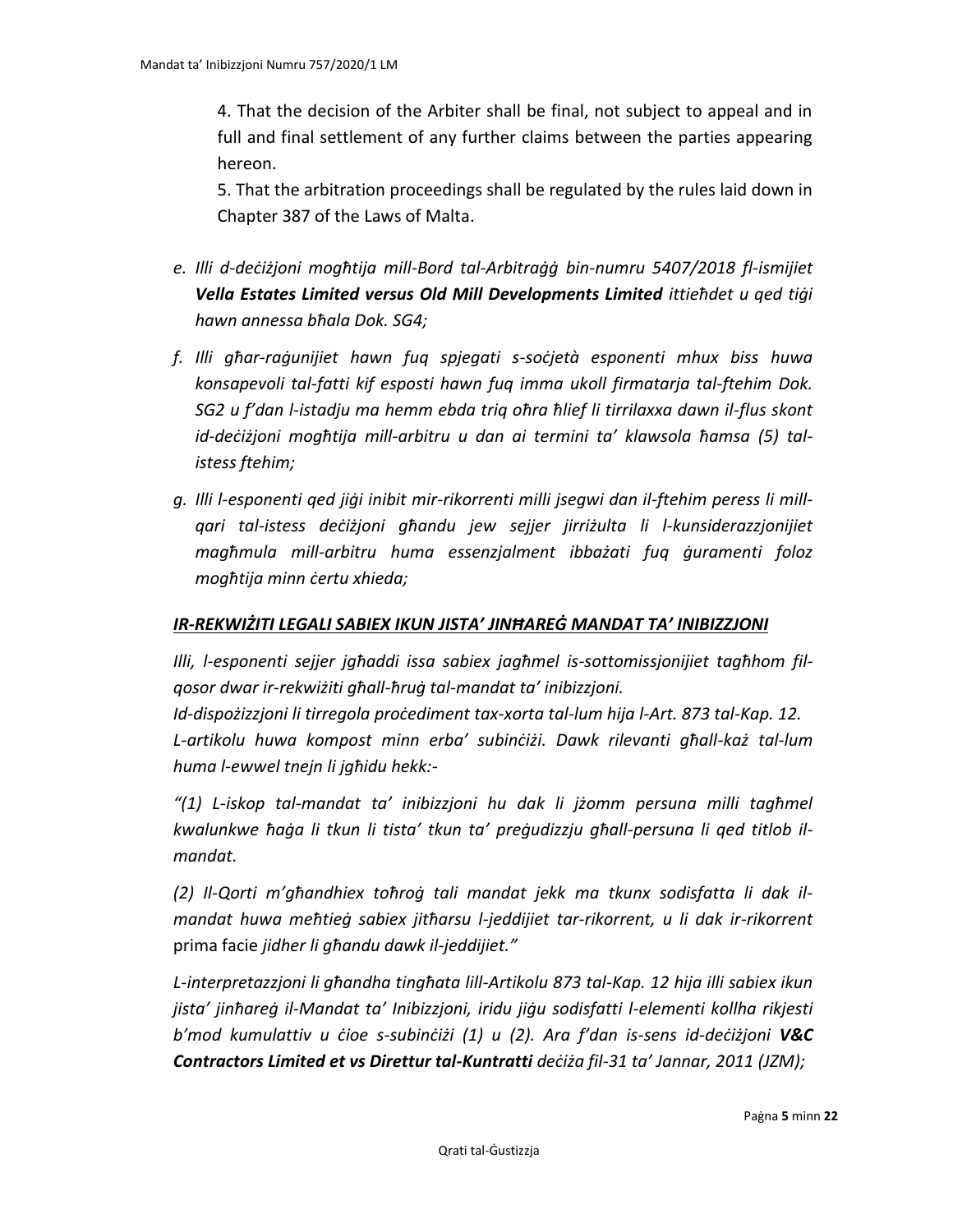*"Illi mandat ta' inibizzjoni "huwa mezz eċċezzjonali u mhux normali ta' provvediment legali u l-ħarsien li l-liġi timmira għalih fit-talba tal-parti rikorrenti huwa dak li, mingħajr il-ħruġ tal-Mandat, il-jedd li jista' jkollu jitneħħa darba għal dejjem u b'mod irrimedjabbli ... It-tiftix li trid tagħmel il-Qorti huwa jekk, bl-għamil li minnu qed jibża' r-rikorrenti, jistax jintilef darba għal dejjem jedd li l-istess rikorrent jidher li għandu filwaqt li ħareġ it-talba għall-ħruġ tal-Mandat<sup>1</sup> " (enfasi miżjuda mill-esponenti).*

*Inoltre għandu jingħad "Illi biex jinħareġ mandat ta' inibizzjoni l-Qorti trid taċċerta ruħha li r-rikorrent* prima facie *jidher li għandu dawk il-jeddijiet; u li jekk il-mandat ma jinħariġx bi preġudizzju li jinħoloq ma jkollu ebda rimedju għalih." (Sandro Chetcuti et vs L-Avukat Ġenerali, deċiża mill-Onor. Prim Awla tal-Qorti Ċivili (Sede Kostituzzjonali) fit-28 ta' Jannar, 2005.*

*L-esponenti jirreferu wkoll għall-provvediment fl-ismijiet Dr Kenneth Grima noe vs Id-Direttur Ġenerali tal-Kuntratti (Mandat ta' Inibizzjoni numru 288/2013) mogħti minn dina l-Onorabbli Qorti fis-26 ta' Marzu 2013 fejn ġie osservat illi:*

*"Unikament għall-fini tal-akkoljiment o meno tat-talba, mhux kompitu ta' dina l-Qorti li tqis il-pretensjonijiet tal-partijiet fil-mertu. Ħadd mill-partijiet ma jista' jew m'għandu jippretendi li mad-'daqqa t'għajn' għandha tkun proprju din il-Qorti li tiddeċiedi hi l-mertu tal-kwistjoni bejn il-partijiet bil-proċedura speċjali u partikolari tal-Mandat ta' Inibizzjoni. Dan kollu qed jingħad sabiex il-kontendenti jifhmu li lmansjoni ta' din il-qorti mhuwiex li tiddeċiedi finalment dwar il-pretensjonijiet tagħhom fil-mertu iżda huwa limitat u ċirkoskritt biex tara jekk huwiex sodisfatt dak li trid il-liġi sabiex ikun operattiv Mandat ta' Inibizzjoni. Il-Mandat ta' Inibizzjoni huwa mezz proċedurali eċċezzjonali. Għalhekk ma jistax jinħareġ il-Mandat jekk ilħsara lamentata mir-rikorrenti tkun tista' tiġi rimedjata mod ieħor."*

*Illi l-ħtieġa għall-ħruġ ta' Mandat bħal dan tintrabat sewwa mal-fatt jekk il-ħsara li minnha l-parti rikorrenti tilmenta tistax tkun waħda li ma tistax tissewwa mod ieħor. Jekk l-inkonvenjent jew in-nuqqas lamentat jista' jitneħħa imqar b'deċiżjoni wara li jiġi mistħarreġ il-każ fil-mertu jiġi nieqes wieħed mill-elementi għall-ħruġ talmandat. Hija ġurisprudenza kostanti tal-Qrati nostrana li r-rekwiżit li l-mandat ikun meħtieġ sabiex jitħarsu l-jeddijiet tar-rikorrenti, mhuwiex sodisfatt f'każ illi lpretensjoni tar-rikorrenti hija intiża sabiex tirkupra d-danni. Jiġifieri jekk sitwazzjoni tista' tiġi rimedjata b'azzjoni għar-riżarċiment għad-danni allura l-ħruġ tal-mandat* 

<sup>1</sup> Charles Mugliett *vs* Saviour Bonnici, Prim Awla tal-Qorti Ċivili deċiża fil-25 ta' Jannar 2005; Angelo Xuereb vs Marin Hili, Qorti tal-Kummerċ, Rikors numru 3135/94 deċiża fit-22 ta' Settembru 1995.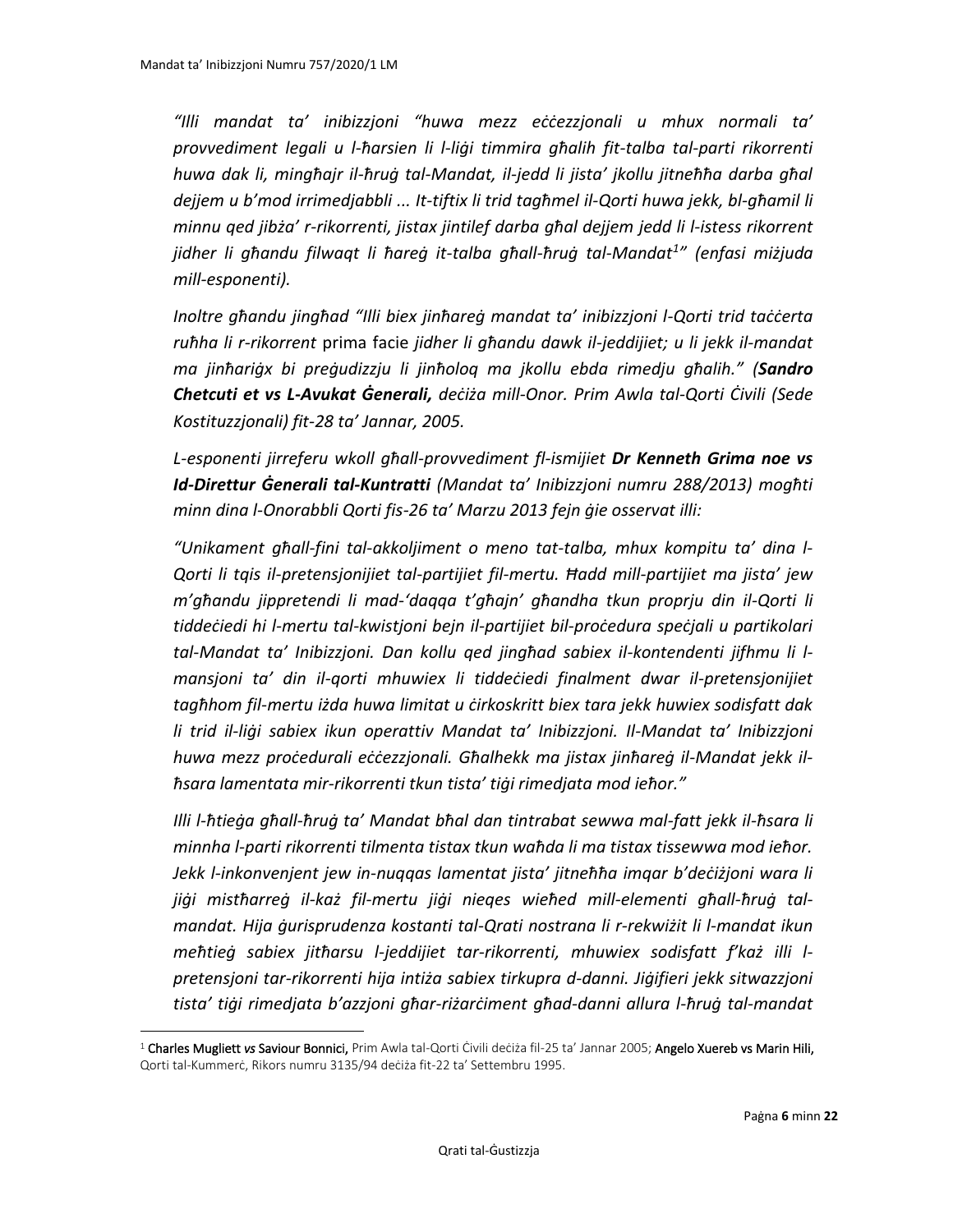*ma jibqax iktar neċessarju u impellenti (ara f'dan is-sens id-digriet L-Avukat Dottor John Ludvic Gauci noe vs Id-Direttur tal-Kuntratti – Mandat numru 976/08 JRM).*

*Illi dak li qed tippresta s-soċjetà esponenti jikkonsisti f'azzjoni li tista' tiġi rimedjata għar-riżarċiment ta' danni jekk l-allegazzjonijiet li qed tagħmel jiġu ppruvati, liema kwistjonijiet huma għal kollox lil hinn mill-mertu tal-ftehim ta' kif l-esponenti kellu jippresta l-fondi* in escrow.

*Jingħad illi l-mandati kawtelatorji qegħdin hemm biex iservu ta' tarka għal min jippretendi li hu kreditur, però, m'għandhomx jintużaw bl-addoċċ u lanqas m'għandhomx jintużaw bi skop li jweġġgħu jew ipattu, aktar milli jikkawtelaw (Emanuel Sammut et vs Josephine Sammut, deċiża mill-Onor. Prim Awla tal-Qorti Ċivili fil-5 ta' Ġunju, 2003). F'dan is-sens jiġi preċiżat li ai termini tal-klawsola numru tmienja (8) tal-ftehim immarkat bħala Dok. SG2, l-istess partijiet kienu intrabtu li ma jagħmlu l-ebda mandat ta' sekwestru fuq il-flus in kwestjoni – "Both parties hereby* bind themselves not to issue any garnishees in respect of the escrow in case of any dispute, in which Dr Shazoo Ghaznavi is indicated as the garnishee ('*sekwestrat*') or one of the co-garnishees *('ko-sekwestrati') – proprju biex il-vertenza ta' bejniethom tiġi deċiża fit-termini tal-istess ftehim.*

*Issa hawn si tratta mhux mandat ta' sekwestru iżda mandat ta' inibizzjoni li filprovvediment tad-19 ta' Ġunju 2017 fl-ismijiet Michael Rizzo et vs Demar Properties Limited (rikors numru 767/2017 JRM) kien ġie osservat illi:*

*"Tqis ukoll li, kien ingħad f'każijiet oħrajn, ir-rabta ta' Mandat ta' Inibizzjoni m'għandhiex tintuża bħala arma ta' theddid jew ġegħil* (arm twisting) *lill-parti intimata li, jew tagħmel dak li tixtieq il-parti rikorrenti jew ma tagħmel xejn. B'dan il-mod, il-Mandat ma jibqax għodda li tħares il-jedd* prima facie *tal-parti rikorrenti, imma ssir sarima li żżomm lill-parti intimata milli tgawdi l-jeddijiet tagħha. Il-Qorti hija tal-fehma li qatt ma kienet ir-rieda tal-liġi li l-Mandat ta' Inibizzjoni jinbidel f'arma bħal din."*

*Jingħad ukoll li r-rwol ta' din il-Qorti fi proċediment speċjali bħal dak tal-lum huwa limitat f'li tistabbilixxi jekk ir-rikorrenti għandhomx inkella le jedd* prima facie *kontra l-intimati. Kif sostniet il-Qorti tal-Appell fis-sentenza tagħha tal-14 ta' Lulju 1988 filkawża "Sonia Grech pro et noe vs Stephanie Manfre" – ir-rekwiżit tal-jedd '*prima facie' *huwa oġġettiv u mhux suġġettiv, ma jiddependix mill-element diskrezzjonali tal-ġudikant; jew il-jeddijiet jidhru* 'prima facie'*, mal-ewwel daqqa t'għajn, jew ma jidhru xejn, għall-finijiet tal-ħruġ tal-mandat.*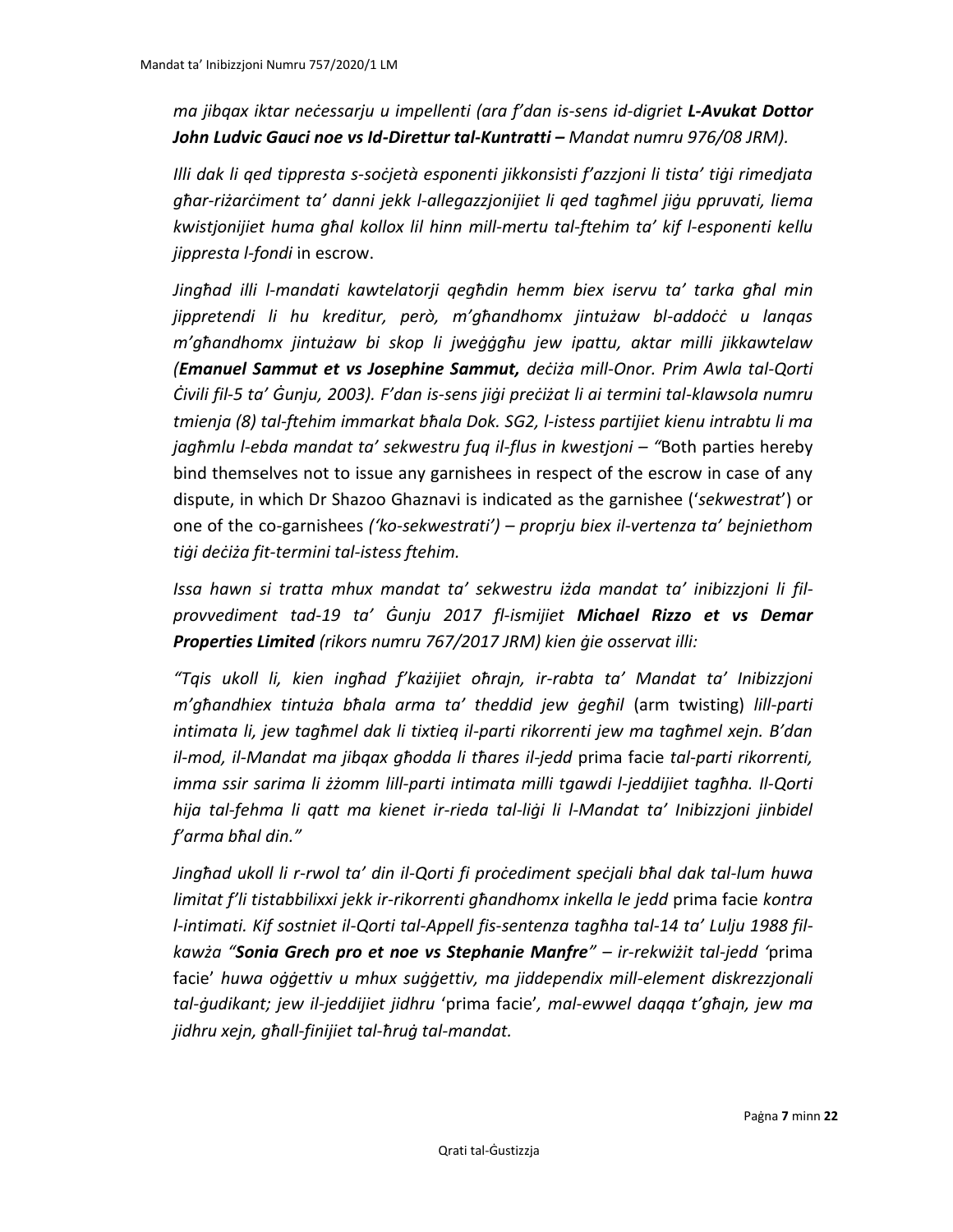*Dan kellu jkun il-mertu tal-proċeduri fl-arbitraġġ u l-parti hekk telliefa f'dawk ilproċeduri ma tistax tuża dawn il-proċeduri biex tivvanta l-pretensjonijiet tagħha.*

*Għaldaqstant huwa ċar li ma kien hemm ebda ħtieġa għall-ħruġ tal-mandat t'inibizzjoni odjern u kwindi dan għandu jiġi miċħud bl-ispejjeż ta' din il-proċedura jitħallsu mill-istess rikorrenti."*

Rat id-dokumenti esebiti u l-atti kollha tar-Rikors.

Semgħet ix-xhieda prodotti mill-partijiet.

Semgħet it-trattazzjoni tal-partijiet.

Rat il-verbal tal-udjenza tat-3 ta' Lulju, 2020, fejn ir-Rikors tħalla għal provvediment kamerali, li qed jingħata llum.

Rat l-artikoli rilevanti tal-Kap. 12 relattivi għal mandati ta' inibizzjoni, u partikolarment l-artikoli 831, u 873 sa 877 tal-Kap. 12 tal-Liġijiet ta' Malta.

## **Il-kwistjoni bejn il-partijiet**

Is-socjetà rikorrenti Old Mill Developments Limited, permezz ta' rikors ippreżentat minn wieħed mid-diretturi tagħha Emanuel Mallia, qiegħda titlob lil din il-Qorti żżomm lill-intimat Dr Shazoo Ghaznavi milli jgħaddi lil Vella Estates Limited kwalunkwe pagament ta' flus li dan għandu miżmuma *in escrow*, u dan wara deċiżjoni mogħtija miċ-Ċentru tal-Arbitraġġ ta' Malta fl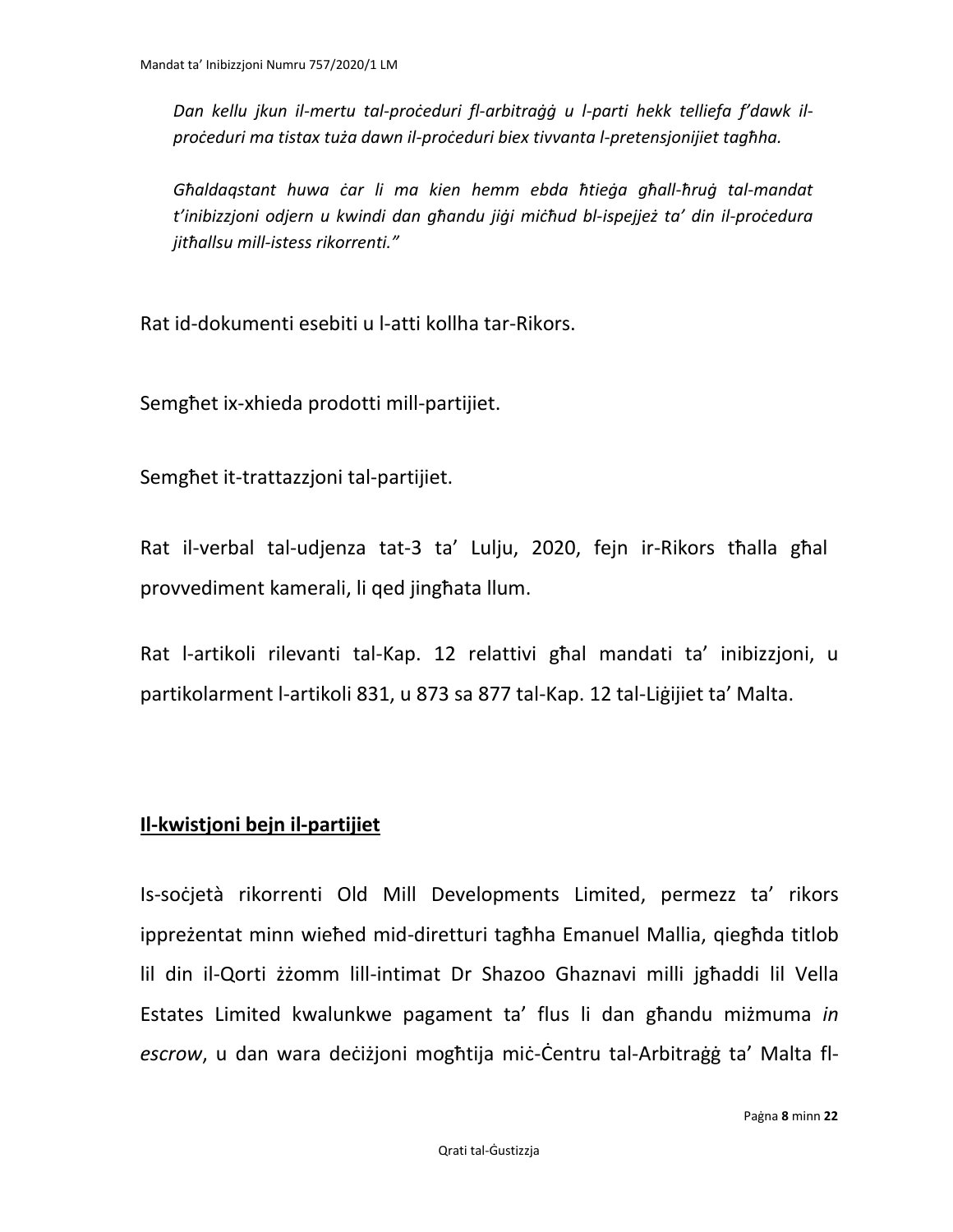Mandat ta' Inibizzjoni Numru 757/2020/1 LM

ismijiet '**Vella Estates Limited** *vs.* **Old Mill Developments Limited**'. Is-soċjetà rikorrenti tgħid li dan il-pagament m'għandux isir u li jekk tali ħlas lil Vella Estates Limited isir, dan ikun bi preġudizzju għad-drittijiet tagħha, u żiedet tgħid li d-deċiżjoni mogħtija mill-Arbitru fir-rigward tal-kwistjoni bejn Vella Estates Limited u Old Mill Developments Limited, kienet waħda żbaljata stante li bbażata fuq konsiderazzjoni ta' numru ta' ġuramenti foloz. Is-soċjetà rikorrenti tgħid li f'każ li jsir dan il-pagament kif ordnat miċ-Ċentru Malti tal-Arbitraġġ, dan ikun bi preġudizzju għad-drittijiet tagħha.

Il-konvenut wieġeb li t-talba tas-soċjetà rikorrenti għall-ħruġ ta' dan il-mandat, hija infondata fil-fatt u fid-dritt, u preliminarjament ir-rikors ippreżentat filkonfront tiegħu huwa irritu u null stante li ġie maħluf minn, u ġie ppreżentat minn wieħed biss mid-diretturi tas-soċjetà rikorrenti, mentri l-istatut ta' Old Mill Developments Limited jispeċifika li r-rappreżentanza ġuridika tas-soċjetà rikorrenti hija vestita fiż-żewġ diretturi tagħha, jiġifieri kemm f'Emanuel Mallia kif ukoll f'John Vella. Preliminarjament ukoll, l-intimat jgħid li dawn ilproċeduri ma kellhomx jiġu intavolati kontrih personalment, għaliex iddeċiżjoni taċ-Ċentru tal-Arbitraġġ tinvolvi żewġ soċjetajiet, Old Mill Developments Limited u Vella Estates Limited, u torbot lil Old Mill Developments Limited tagħmel ħlas favur Vella Estates Limited. Żied jgħid li tali deċiżjoni mogħtija miċ-Ċentru tal-Arbitraġġ ma timponi l-ebda linja ta' azzjoni fuq Dr Ghaznavi personalment. Ġie eċċepit ukoll li f'każ li Emanuel Mallia ħass li kien ser jinħoloqlu preġudizzju bid-deċiżjoni mogħtija mill-Arbitru, kellu jkun hu personalment li jżomm lil Old Mill Developments Limited milli tagħmel il-pagament li ġiet ordnata tagħmel. L-intimat spjega li bħala fatt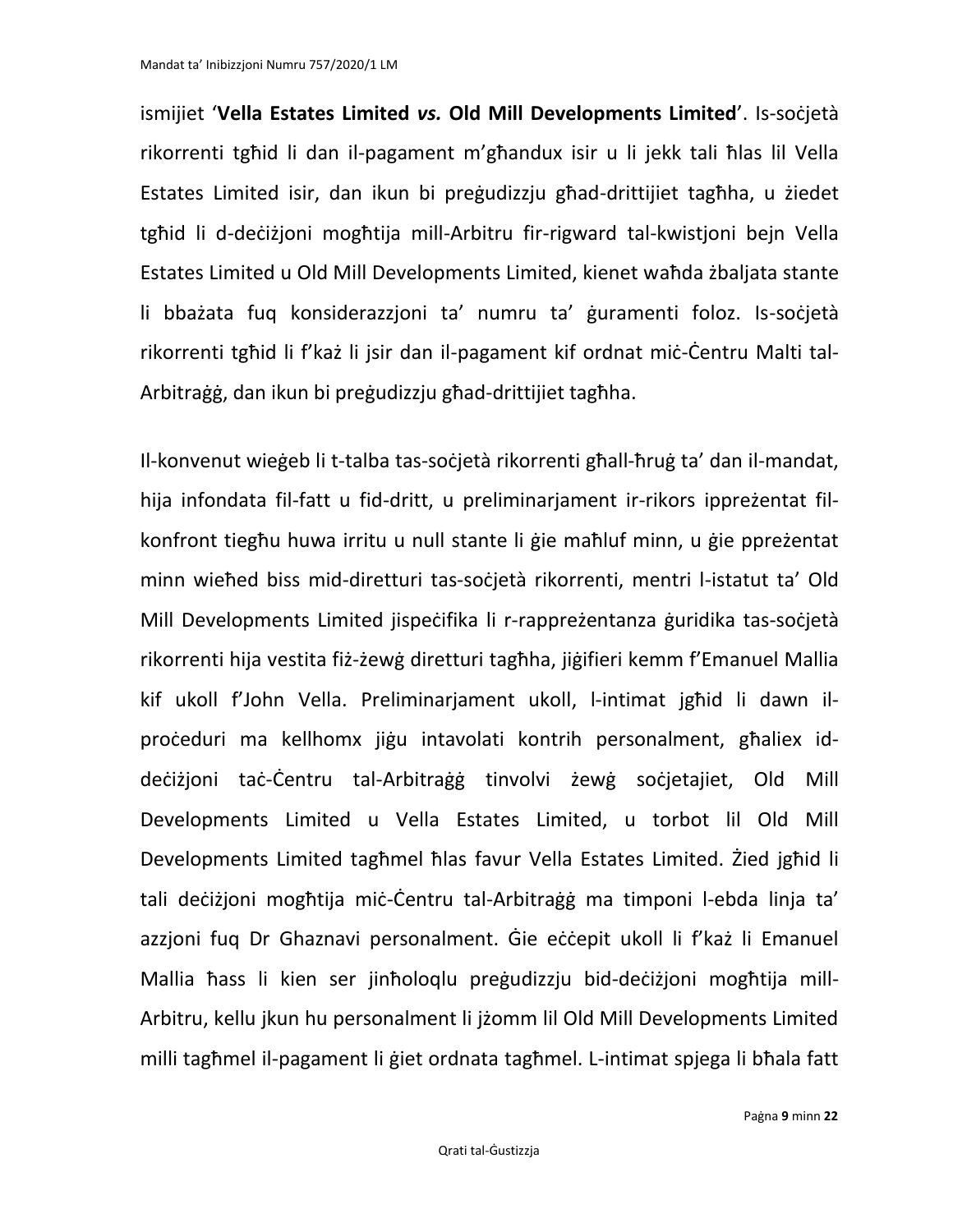huwa għandu fil-pussess tiegħu somma flus miżmuma *in escrow* abbażi ta' kuntratt li ġie ffirmat fil-15 ta' Frar, 2018 bejn Emanuel Mallia u John Vella f'isem Old Mill Developments Limited min-naħa l-waħda, u John Vella għannom ta' Vella Estates Limited min-naħa l-oħra, dwar pagamenti li kienu qegħdin jiġu kkontestati mill-partijiet wara l-bejgħ ta' proprjetà ġewwa Old Mill Street, il-Mosta. Permezz ta' dan il-ftehim il-partijiet qablu li Vella Estates Limited għandha tirtira l-iskrizzjoni ta' privileġġ speċjali fuq din il-proprjetà ħalli din tkun tista' tinbiegħ lil terzi, u l-kontestazzjoni tiġi deċiża minn arbitru li jkun indikat u maqbul bejn il-partijiet. Il-ftehim bejn il-partijiet kien jinkludi wkoll klawsola li tispeċifika li meta tingħata d-deċiżjoni, Dr Ghaznavi kellu jirtira l-flus miżmuma minnu u jgħaddihom lill-parti rebbieħa, filwaqt li lpartijiet kellhom jiftiehmu bejniethom ukoll dwar il-ħatra tal-arbitru. Huwa għalhekk, jgħid l-intimat, li huwa m'għandu l-ebda għażla f'dan il-każ għajr li jirrilaxxja l-flus skont id-deċiżjoni mogħtija mill-Arbitru.

## **Provi u riżultanzi**

L-intimat ippreżenta kopja tal-istatut tas-soċjetà Old Mill Developments Limited<sup>2</sup>, fejn jirriżulta li s-soċjetà rikorrenti għandha żewġ diretturi, John Vella u Emmanuel Mallia, li għandhom fdata f'idejhom il-ġestjoni konġunta talkumpannija. Mill-kopja tal-istatut jirriżulta wkoll li r-rappreżentanza ġuridika u

<sup>&</sup>lt;sup>2</sup> *A fol.* 11 tal-process.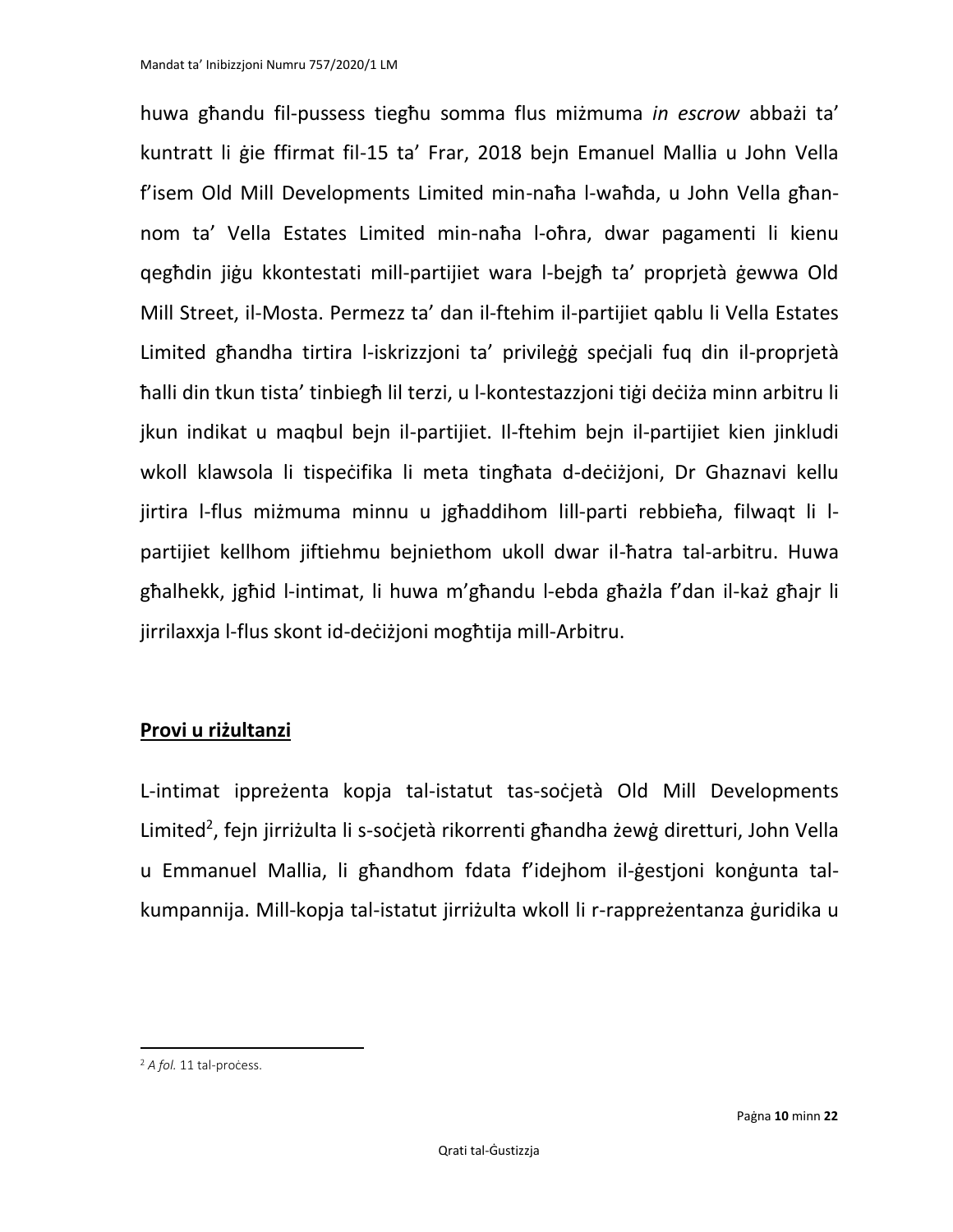legali tal-kumpannija hija vestita fiż-żewġ diretturi tagħha, li għandhom jaġixxu b'mod konġunt bejniethom.<sup>3</sup>

Ġiet ippreżentata ukoll kopja tal-ftehim tal-15 ta' Frar, 2018, iffirmat bejn minnaħa l-waħda Emanuel Mallia u John Vella f'isem u in rappreżentanza tassocjetà Old Mill Developments Limited, u John Vella f'isem u għan-nom ta' Vella Estates Limited fuq in-naħa l-oħra<sup>4</sup>, fejn ġie premess li Vella Estates kienet irreġistrat privileġġ speċjali fuq għadd ta' proprjetajiet immobbli fil-Mosta, għall-ammont ta' €230,000, u li waħda mill-proprjetajiet milquta minn dan il-privileġġ speċjali, il-*maisonette* numru 3, f'55, Old Mill Street, il-Mosta kienet ser tinbiegħ lil terzi. Il-kwistjoni li wasslet għall-proċeduri arbitrali bejn il-partijiet inqalgħet għaliex Vella Estates ippretendiet li parti mis-somma flus milquta minn dan il-privileġġ speċjali kienet għadha dovuta lilha, filwaqt li Emanuel Mallia jgħid li l-bilanċ allegatament dovut minn Old Mill Developments Limited lil Vella Estates Limited jirrappreżenta spejjeż u bilanći li m'għandhomx ikunu sopportati minn Old Mill Developments Limited. Bissaħħa ta' dan il-ftehim, il-partijiet qablu li Vella Estates Limited għandha tirtira l-privileġġ speċjali fuq il-*maisonette* numru 3, ġewwa 55, Old Mill Street, il-Mosta, li kien ser jinbiegħ lil Valerio Picciolo u lil Anna Marie Sammut, mingħajr preġudizzju għall-pretensjoni ta' Vella Estates Limited li għadha dovuta somma flus lilha minn Old Mill Developments Limited, u bla preġudizzju għall-pretensjoni ta' Old Mill Developments Limited li l-ebda somma mhija dovuta minnha lil Vella Estates Limited. Il-partijiet qablu li

<sup>&</sup>lt;sup>3</sup> Art. 10 tal-istatut jgħid hekk, "The Judicial and Legal Representation of the Company is vested in both directors acting *jointly."*

<sup>&</sup>lt;sup>4</sup> A fol. 19 tal-process.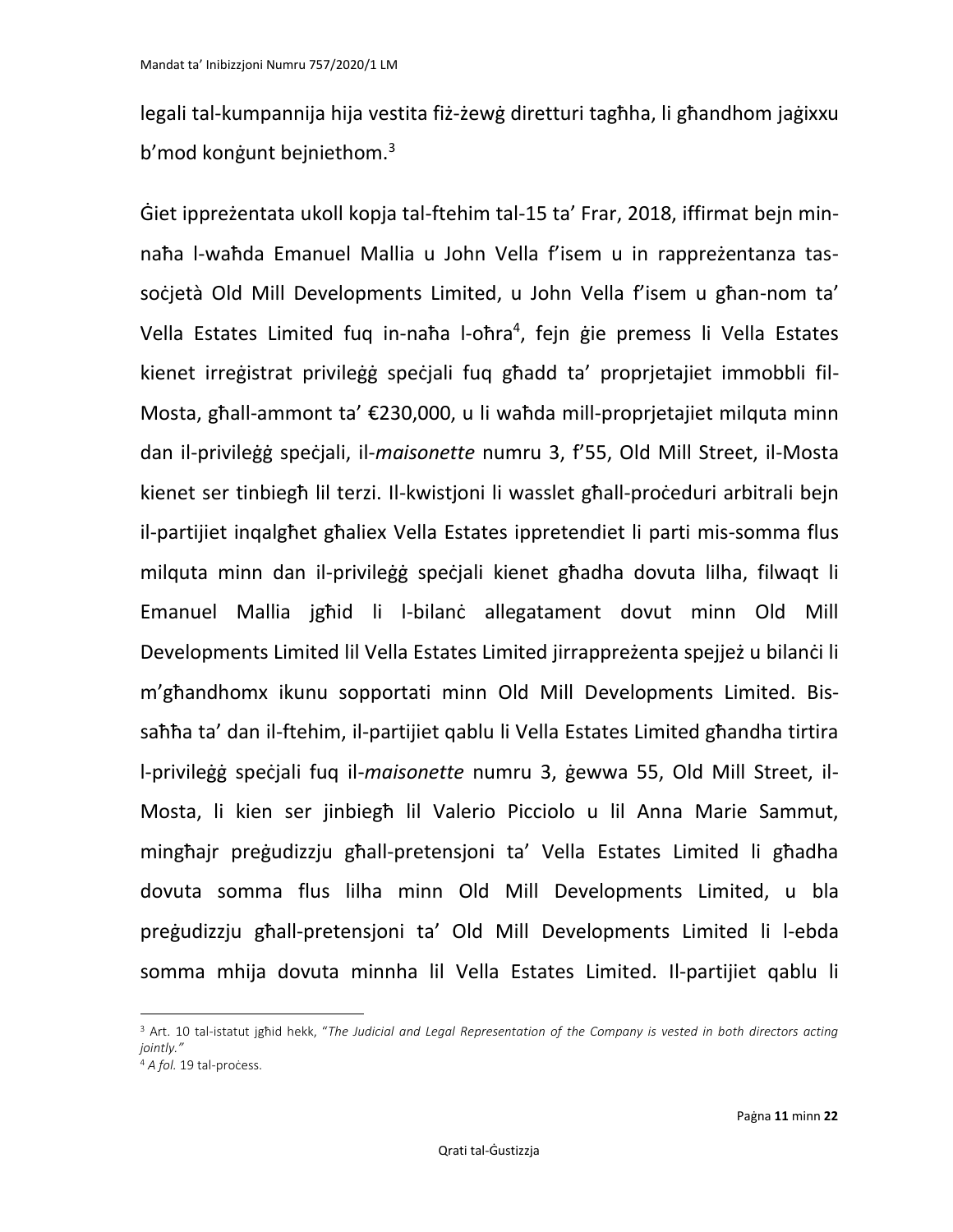jirreferu din it-tilwima lill-Arbitru li qablu fuqu l-partijiet. L-Arbitru kien mistenni jħejji r-rapport tiegħu fi żmien tliet xhur mill-ħatra tiegħu, u l-ħlas għal dan ir-rapport kellu jsir permezz ta' fondi li kienu miżmuma mill-intimat Dr Shazoo Ghaznavi *in escrow.* Minn dan il-ftehim jirriżulta wkoll li Dr Shazoo Ghaznavi inħatar *escrow agent.* Ġie ppreżentat ukoll kopja tal-ftehim tal-15 ta' Mejju, 2018, bejn Old Mill Developments Limited kif rappreżentata minn Emanuel Mallia u John Vella min-naħa l-waħda, u Vella Estates Limited kif rappreżentata minn John Vella fuq in-naħa l-oħra.<sup>5</sup> F'dan il-ftehim gie ppreċiżat li s-somma miżmuma *in escrow* mill-intimat tammonta għal €139,840, u li kien hemm qbil bejn il-partijiet li dawn il-flejjes għandhom jinżammu minn Dr Ghaznavi sakemm ikunu jistgħu jiġu rilaxxjati favur xi wieħed minnhom. Ġie ppreċiżat ukoll li kemm Vella Estates kif ukoll Emanuel Mallia għandhom pretensjonijiet separati fil-konfront ta' Old Mill Developments Limited, u li l-kontenzjoni li tressqet quddiem l-Arbitru kienet limitata biss għall-pretensjoni ta' Vella Estates Limited kontra Old Mill Developments Limited. Ġiet ippreżentata wkoll kopja tad-deċiżjoni tal-Arbitru, fejn l-Arbitru qalet li m'hemmx dubju li l-flus meħtieġa għall-proġett li dwaru hemm kontenzjoni bejn il-partijiet, inħarġu minn Vella Estates Limited u li din il-kumpannija onorat l-obbligi kontrattwali tagħha. F'dan ir-rigward, l-Arbitru ddikjarat li s-somma ta' disgħa u sebgħin elf, seba' mija u tlieta u ħamsin Euro u sebgħin ċenteżmu (€79,753.70) hija dovuta lil Vella Estates Limited mingħand Old Mill Developments Limited b'riżultat ta' self li għamlet Vella Estates Limited lil Old Mill Developments Limited, u li dawn il-flus għandhom

<sup>&</sup>lt;sup>5</sup> *A fol.* 21 tal-process.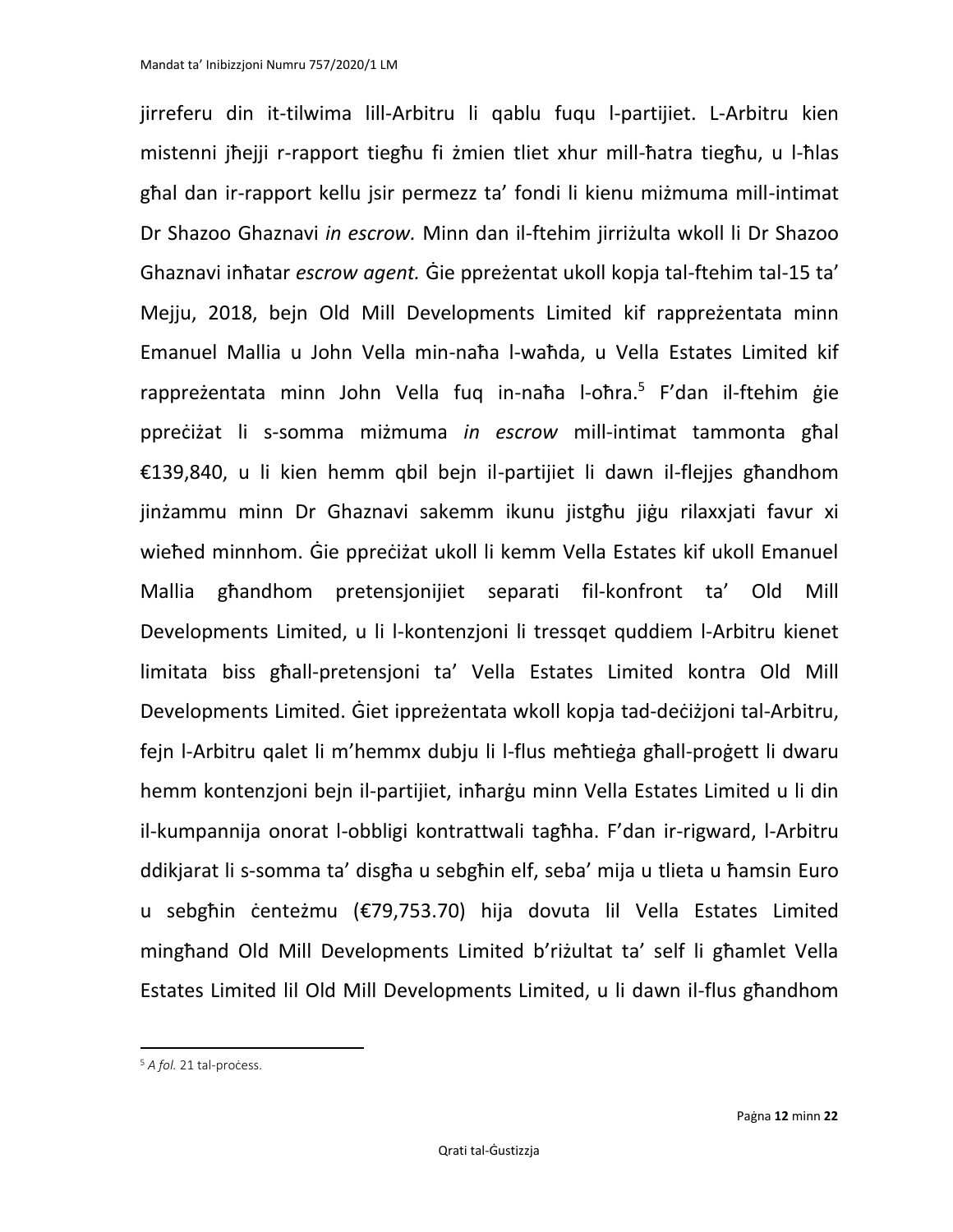jitħallsu lil Vella Estates Limited mill-flus miżmuma *in escrow* għand Dr Shazoo Ghaznavi.

Waqt l-udjenza tat-3 ta' Lulju 2020, il-Qorti semgħet ix-xhieda ta' **Emanuel Mallia**, li spjega li huwa istitwixxa dawn il-proċeduri fil-vesti tiegħu ta' direttur u azzjonist tas-soċjetà Old Mill Developments Limited, wara li ġew fi tmiemhom il-proċeduri ta' arbitraġġ bejn Old Mill Developments Limited u Vella Estates Limited. Ix-xhud qal li huwa ma qabilx mad-deċiżjoni mogħtija mill-Arbitru u qal li kien hemm diversi xhieda li ma qalux il-verità, u permezz ta' dan il-mandat huwa qiegħed jipprova jżomm lil Dr Shazoo Ghaznavi milli jagħmel pagament favur Vella Estates Limited b'parti mill-flus miżmuma minnu *in escrow.* Ix-xhud għad li allega li kien hemm min xehed falz fil-proċeduri li nżammu quddiem l-Arbitru, ikkonferma li min-naħa tiegħu huwa qatt ma talab li jittieħdu proċeduri kontra min fil-fehma tiegħu xehed falz. Ix-xhud ikkonferma li l-firma fuq il-ftehim tal-15 ta' Frar, 2018 hija tiegħu, iżda qal li huwa ma jafx dak il-ftehim x'kien jgħid. Qal però li kien jaf li b'dak il-ftehim ilpartijiet kienu qegħdin jaqblu li f'każ ta' tilwim jew diżgwid bejniethom, ilkwistjoni kellha tiġi riferuta għall-arbitraġġ. Ix-xhud ikkonferma wkoll li huwa pparteċipa fil-proċeduri tal-arbitraġġ, u li f'dawn il-proċeduri huwa kien rappreżentat minn avukat tal-għażla tiegħu, kif ukoll ressaq il-provi u x-xhieda kollha li xtaq iressaq in sostenn tal-pretensjonijiet tiegħu. Ix-xhud ikkonferma li l-eżitu tal-proċeduri fiċ-Ċentru tal-Arbitraġġ kien li l-Arbitru ddeċieda favur Vella Estates Limited.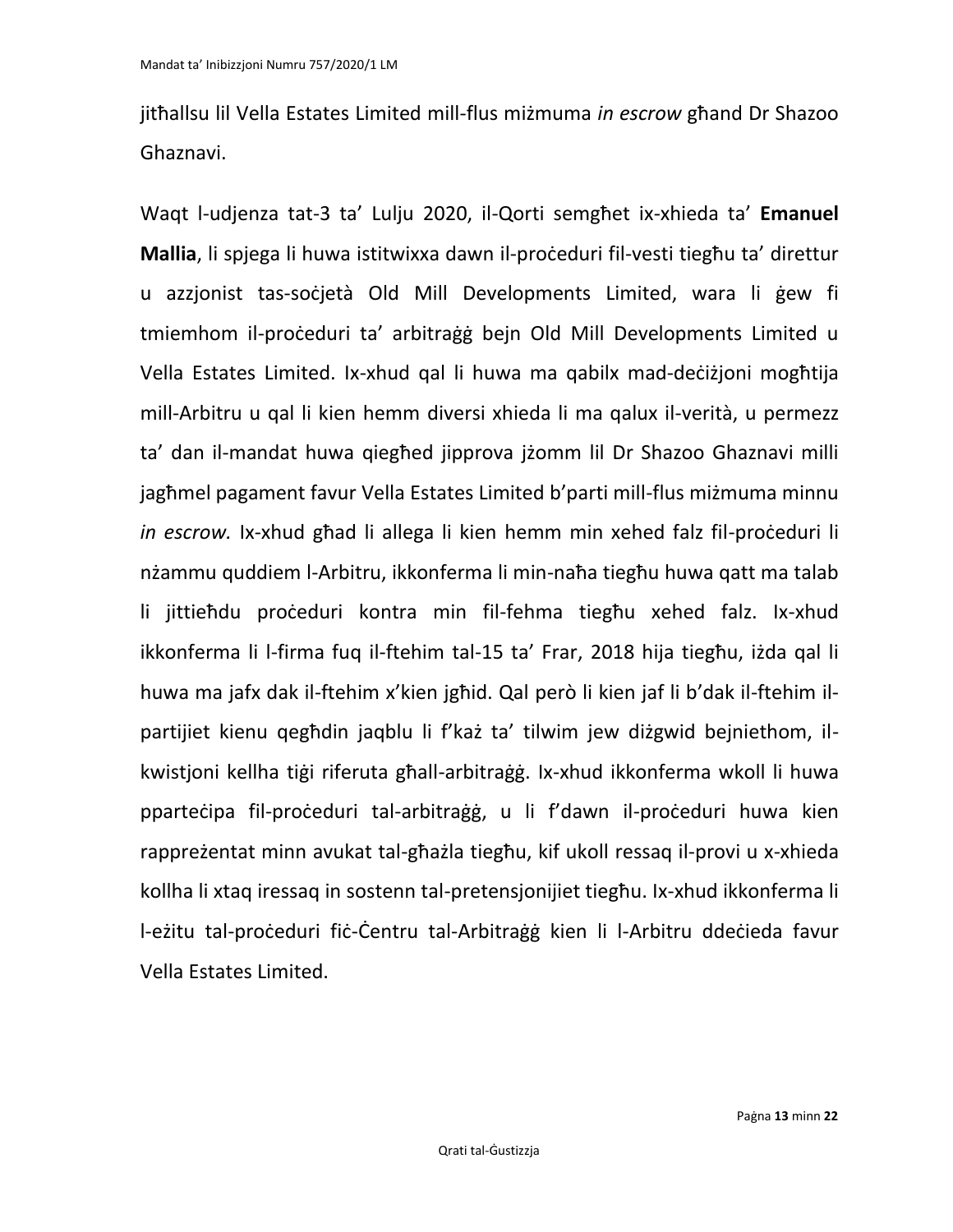Waqt l-istess udjenza xehed ukoll **Dr Raphael Fenech Adami**, li rrappreżenta lil Emanuel Mallia fil-proċeduri quddiem iċ-Ċentru tal-Arbitraġġ. Ix-xhud qal li Emanuel Mallia qiegħed jinsisti li wieħed mill-Periti li taw id-depożizzjoni tagħhom quddiem iċ-Ċentru tal-Arbitraġġ, kien xehed falz. Ix-xhud ikkonferma li bejn il-partijiet kienu ġew skambjati għadd ta' ittri uffiċjali, saħansitra qabel bdew il-proċeduri tal-arbitraġġ, u minkejja li huwa kien sostna quddiem l-Arbitru, li l-Perit Joe Attard m'għandux jitwemmen, formalment ma sar l-ebda rapport min-naħa tiegħu li xi ħadd mix-xhieda mressqa mill-partijiet kien xehed falz.

Xehed ukoll **John Vella**, li kkonferma li huwa qiegħed jipparteċipa f'dawn ilproċeduri bħala intervenut. Ix-xhud qal li sabiex jitħallsu flejjes minn Old Mill Developments Limited, irid ikun hemm il-kunsens u l-firem kemm tiegħu kif ukoll ta' Emanuel Mallia.

Is-soċjetà rikorrenti permezz ta' nota tat-3 ta' Lulju, 2020, ippreżentat kopji tal-ittri uffiċjali li kienu ntbagħtu bejn il-partijiet.

## **Konsiderazzjonijiet legali**

Illi skont l-artikolu 873(1) tal-Kap. 12 li jistabbilixxi r-rekwiżiti ġenerali għallħruġ ta' mandat ta' inibizzjoni, l-iskop ta' mandat ta' din ix-xorta huwa dak li jżomm persuna milli tagħmel kwalunkwe ħaġa li tista' tkun ta' preġudizzju għall-persuna li qed titlob il-ħruġ tal-mandat.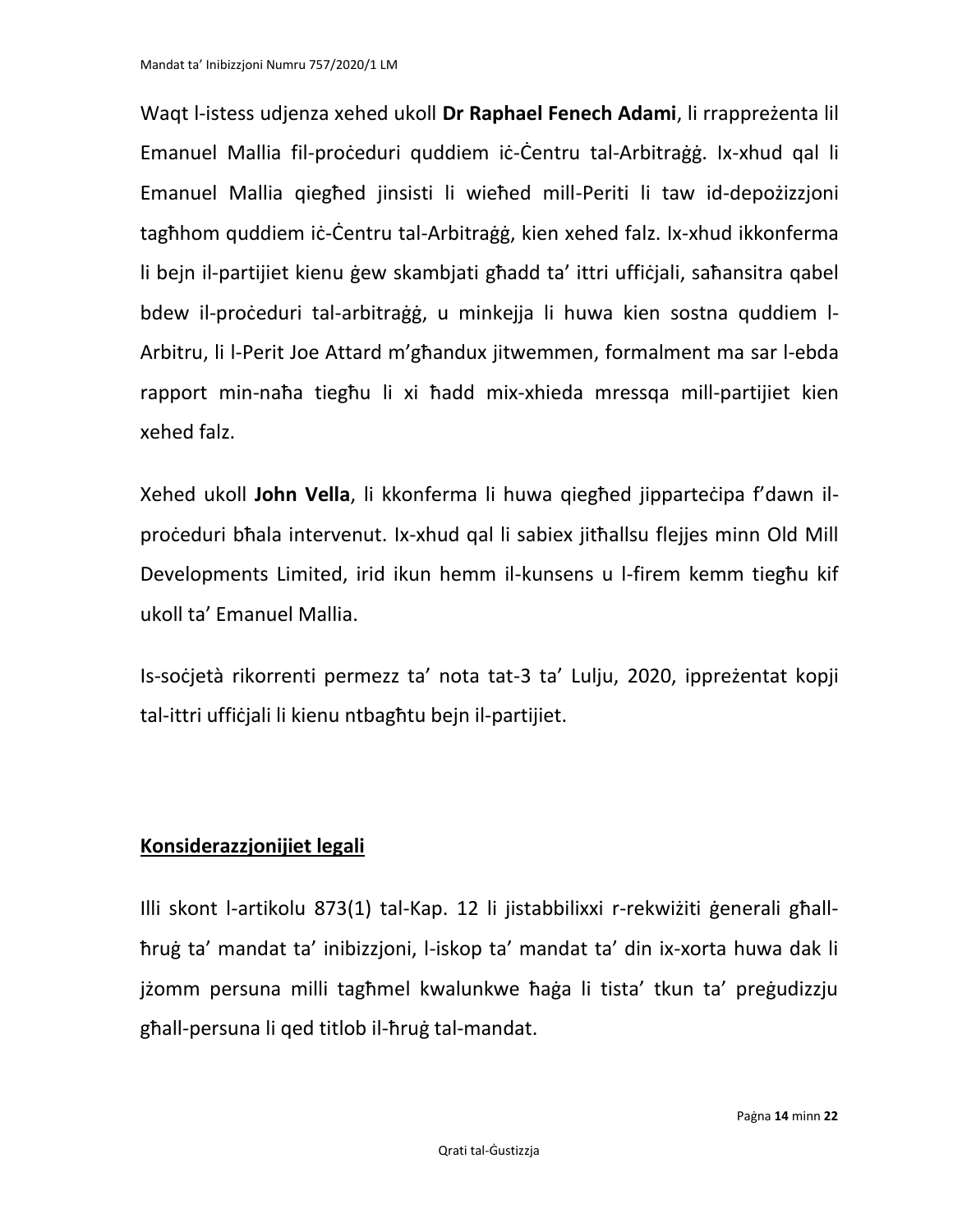Illi skont l-artikolu 873(2) tal-Kap. 12:

"873. (2) Il-qorti m'għandhiex toħroġ tali mandat jekk ma tkunx sodisfatta li dak ilmandat huwa meħtieġ sabiex jitħarsu l-jeddijiet tar-rikorrent, u li dak ir-rikorrent *prima facie* jidher li għandu dawk il-jeddijiet."

Illi jirriżultaw minn dan l-artikolu tliet presupposti għall-ħruġ ta' mandat ta' inibizzjoni:

(1) Ikun sejjer isir xi att li jista' jkun ta' preġudizzju għal xi jedd tar-rikorrenti. Ilperiklu jkun għad-dritt fiż-żmien meħtieġ biex jinkiseb pronunzjament filmertu, 'l hekk imsejjaħ *periculum in mora;* 6

(2) Iż-żamma tal-imsemmi att tkun meħtieġa biex jiġi mħares dan il-jedd. Tenut kont tal-fatt illi s-subinċiż (2) huwa marbut mas-subinċiż (1) tal-artikolu 873 tal-Kap. 12, il-Qorti trid tqis ukoll l-element tal-grad ta' preġudizzju. Rikonoxxut iljedd *prima facie* tar-rikorrenti, il-grad ta' preġudizzju rikjest sabiex jiġi akkordat il-ħruġ tal-Mandat, huwa wieħed "li ma jkunx jista' jiġi rrimedjat". Irid jingħad ukoll illi jekk l-inkonvenjent jew in-nuqqas lamentat jista' jitneħħa, imqar b'deċiżjoni wara li jiġi mistħarreġ il-każ fil-mertu, jiġi nieqes dan lelement meħtieġ għall-ħruġ ta' mandata ta' inibizzjoni.

Illi apparti dan, ħsara jew preġudizzju ma titqiesx bħala irrimedjabbli meta si tratta ta' telf pekunjarju ċjoè telf ta' qligħ jew flus. Di fatti, skont l-insenjament mogħti fid-digriet finali fl-ismijiet **Francis Barbara** *et vs.* **Carmelo Barbara et**<sup>7</sup> :

<sup>6</sup> Ara f'dan is-sens Sonia Grech *pro et noe vs. Stephanie* Manfre – Q.A.,14.07.1988, Kollez.Vol. LXXII.ii.290 u 40, Main Street Catering Establishment Limited *vs.* L-Awtorità tal-Ippjanar, P.A., 02.11.2010.

<sup>7</sup> P.A., 13.05.2014.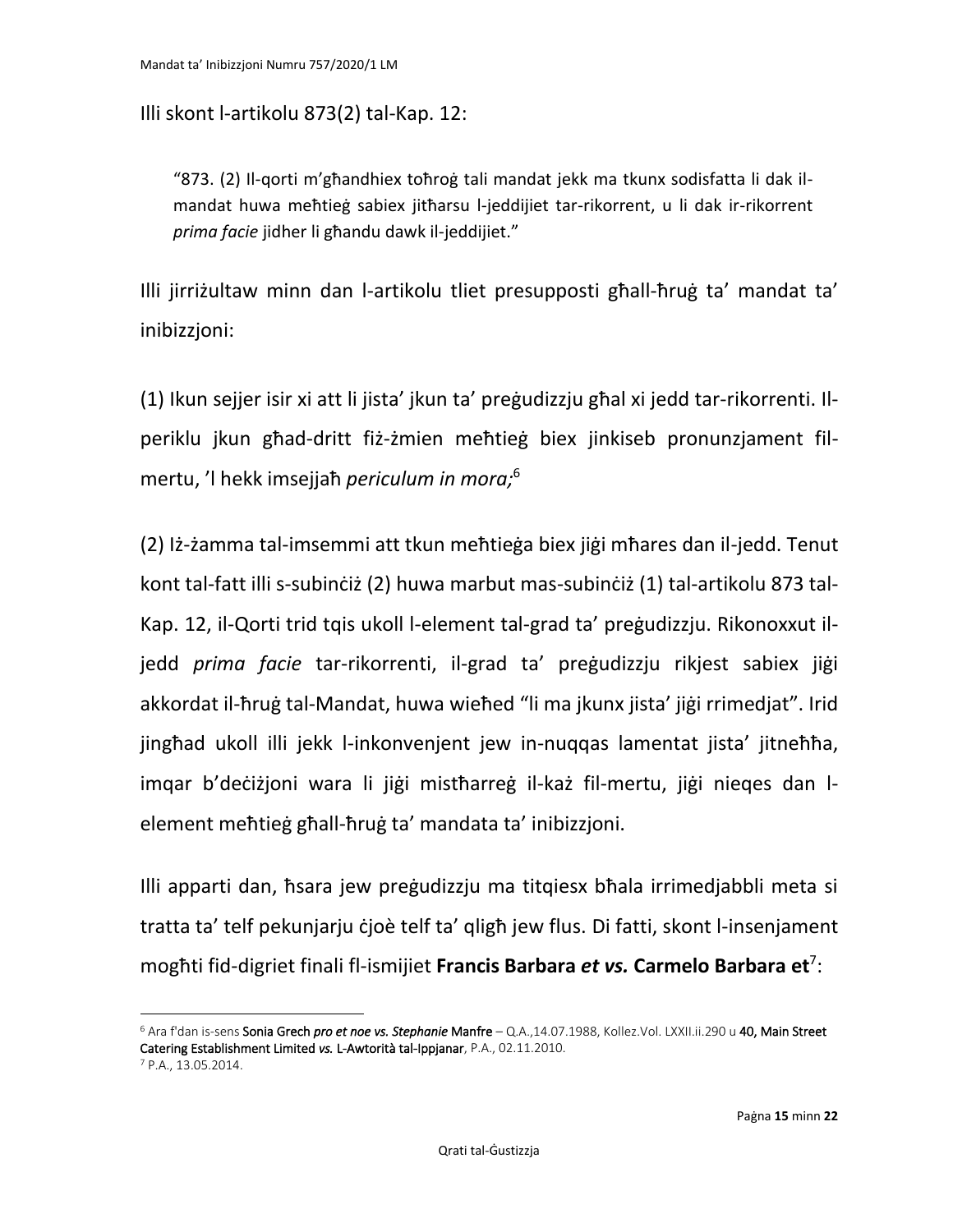"Tqis illi huwa wkoll miżmum li l-ħruġ ta' Mandat ta' Inibizzjoni ma jingħatax ġeneralment fejn il-pretensjoni ta' min jitolbu tkun waħda li tirreferi għal kumpens kwantifikabbli u ħlas ta' danni meta dan jista' jitħares b'rimedju proċedurali kawtelatorju ieħor skont il-liġi."

Il-Qorti m'għandhiex toħroġ mandat ta' inibizzjoni jekk ma tkunx sodisfatta li limsemmi mandat huwa neċessarju sabiex jitħarsu l-jeddijiet tar-rikorrent u ċjoè dannu irrimedjabbli li jinneċċesita rimedju adegwabbli. F'sentenzi oħrajn il-Qrati tagħna jkomplu jelaboraw fuq dak li jfisser dannu irrimedjabbli u l-Prim'Awla tal-Qorti Ċivili fil-proċeduri fl-ismijiet **Angelo Xuereb** *et noe vs.* **Marin Hili** *et noe* (Rikors Numru 3135/94) tispjega:

"… il-frażi 'tkun ta' ħsara' (fl-Art. 873(1) tal-Kap. 12) għandha tingħata interpretazzjoni li dak li qed jipprova jiġi inibit, jekk ma jiġix inibit, jista' jkun ta' preġudizzju fis-sens li mhux biss jikkawża ħsara però li jikkawża ħsara li m'hemmx alternattiva għalih almenu fil-mori tal-kawża jew li l-alternattiva hija sproporzjonata …".

Dan l-insenjament jirrifletti duttrina illi kienet diġà ġiet stabbilita u enunċjata preċedentement mill-Qrati nostrani fosthom, *'inter alia'*, fil-proċeduri flismijiet **Avukat Dottor Victor Borg Grech** *vs.* **Joseph Gasan** *et* (Rikors Nru 3984/92) u **Victor Mizzi** *vs.* **Joseph Gasan** *et* (Rikors Nru 4216/92) u fid-digriet fl-ismijiet **Perit John Gambina** *vs.* **Fithome Limited**.

(3) ikun jidher *prima facie* li r-rikorrent għandu dak il-jedd. Il-liġi tħares il-jedd *prima facie* bħala rekwiżit meħtieġ għall-ħruġ tal-mandat. Irid għalhekk, ikun jedd, anke jekk *prima facie*, biex jimmerita ħarsien. Mhux biżżejjed li jkun sempliċi diffikultà, disaġju jew tħassib. Dwar il-prova tal-jedd *prima facie*, il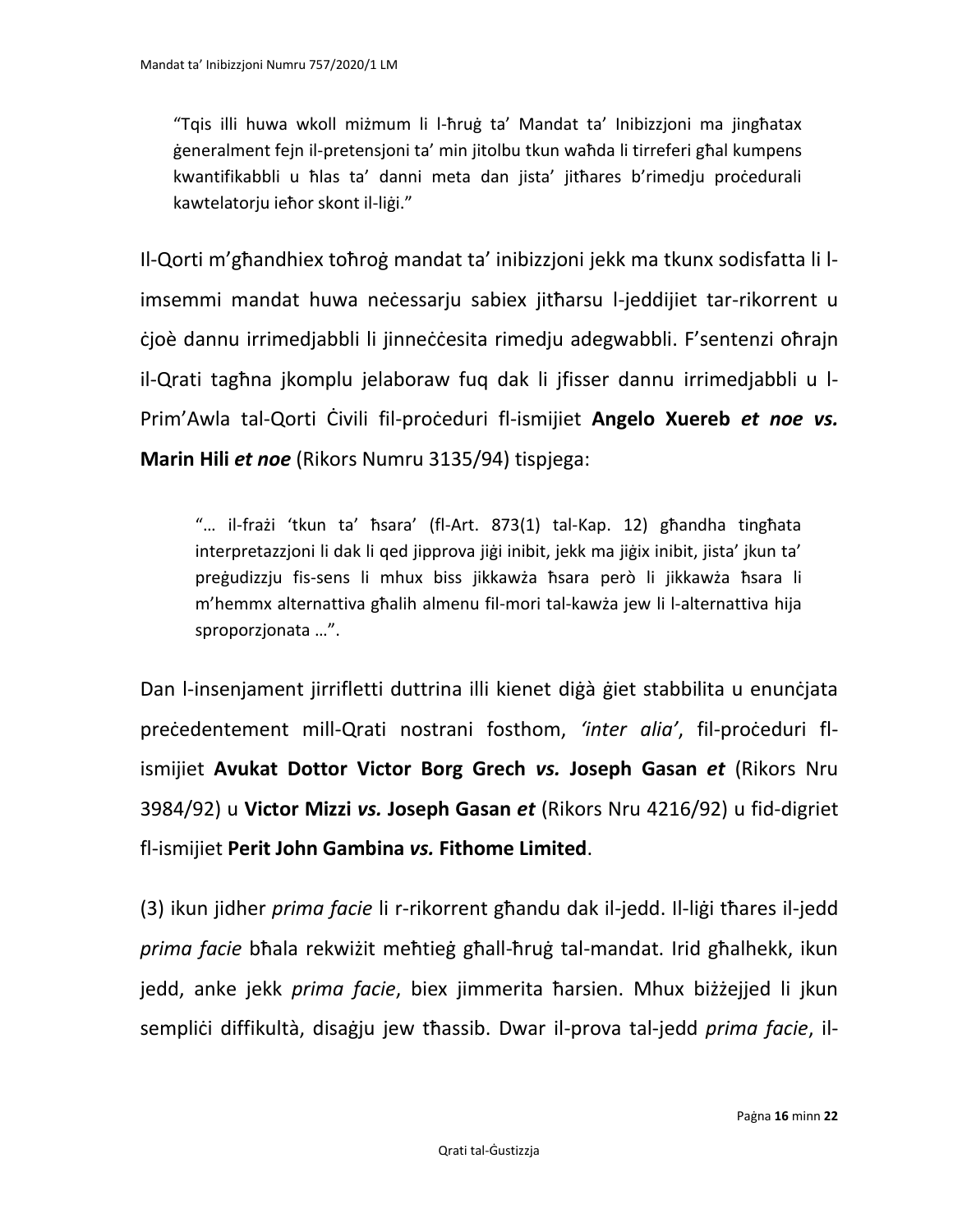Qorti tal-Appell, fid-deċiżjoni tagħha fl-ismijiet **Sonia Grech** *pro et noe vs.*  **Stephanie Manfré**<sup>8</sup> sostniet is-segwenti:

"... huwa rekwiżit oġġettiv u mhux soġġettiv, ma jiddependix mill-element diskrezzjonali tal-ġudikant, jew il-jeddijiet jidhru *prima facie*, mal-ewwel daqqa t'għajn, jew ma jidhru xejn, għall-finijiet tal-ħruġ tal-mandat."

Illi jingħad ukoll illi l-fatt li tintlaqa' talba għall-ħruġ tal-mandat, ma jfissirx li ljedd ikun ippruvat. Kif daqstant ieħor ma jfissirx, illi għax talba għall-ħruġ ta' mandat ta' inibizzjoni ma tintlaqax, allura l-jedd pretiż ma jeżistix. Mhux ilkompitu tal-Qorti fl-atti tal-mandat ta' inibizzjoni tara jekk il-jedd pretiż huwiex suxxettibbli għal suċċess fl-azzjoni fil-mertu, iżda biss jekk il-jedd pretiż jikkwalifikax bħala tali għall-finijiet oġġettivi tal-liġi.

Illi kulma huwa meħtieġ, u fl-istess ħin huwa biżżejjed, għall-ħruġ ta' mandat ta' inibizzjoni, li jkun hemm *fumus boni iuris*. Huwa loġiku li billi l-mandat ta' inibizzjoni huwa att kawtelatorju li jrid jinħareġ qabel ma jiġi aċċertat min għandu raġun fil-mertu, il-mandat jinħareġ favur dak li "jidher", fi kliem l-istess liġi, mal-ewwel daqqa t'għajn li għandu raġun, jiġifieri b'mod verosimili jew plawsibbli, fi kliem ieħor b'mod li jitwemmen jew ikun kredibbli. Dan min-naħa l-waħda jeskludi pretensjonijiet li huma frivoli jew assurdi, jew saħansitra fejn hemm mera possibbiltà u min-naħa l-oħra jeskludi l-ħtieġa li l-pretensjoni jkollha probbabilità kbira li tintlaqa' fil-mertu. Dan hu konformi maċċirkostanza li proċedura ta' din ix-xorta hija intiża sabiex tkun sommarja, billi mhuwiex mistenni li jitressaq quddiem il-Qorti fi stadju bħal dan kulma jmissu

<sup>8</sup> 14.07.1988, Kollez. LXXII.II.295.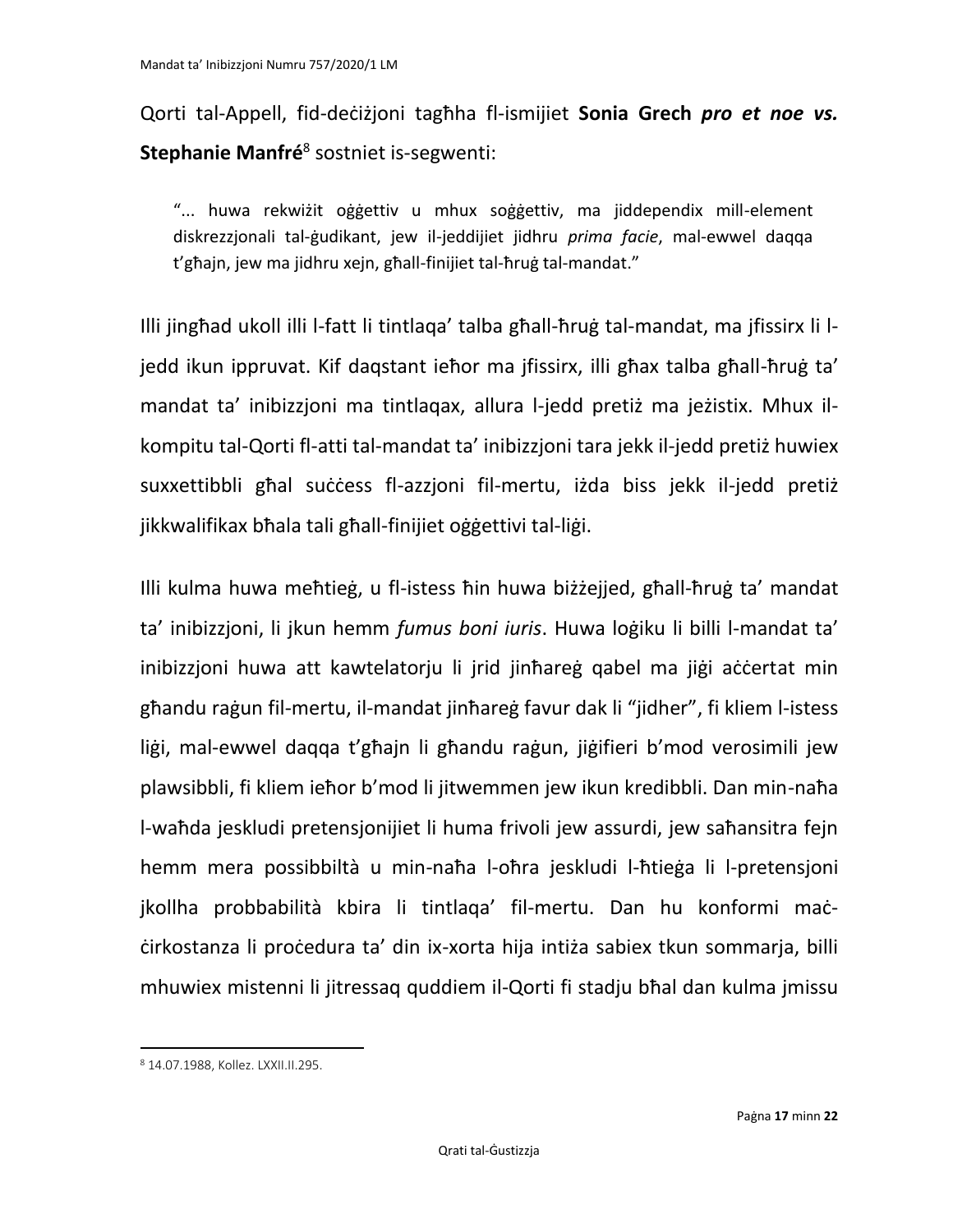jitressaq quddiemha waqt is-smigħ tal-kawża dwar il-jedd. Dan billi fil-proċess dwar il-mertu, l-iskop hu li jiġi aċċertat x'inhu d-dritt fil-każ konkret, filwaqt li liskop tal-proċess għall-ħruġ ta' mandat ta' inibizzjoni għandu biss il-funzjoni strumentali li jikkawtela pretensjoni ta' dritt, anke jekk din tista' ma tkunx fondata, sakemm ikun hemm pronunzjament ġudizzjarju dwar jekk hix tabilħaqq fondata fid-dritt jew le.

Mal-imsemmija tliet elementi espliċitament imsemmija mil-liġi, jistgħu jiżdiedu oħrajn, bosta minnhom elaborati mill-ġurisprudenza:

(4) Il-mandat ta' inibizzjoni huwa meqjus bħala mezz proċedurali ta' natura eċċezzjonali. Illi kif intqal fid-deċiżjoni fl-ismijiet **Charles Mugliett** *vs.* **Saviour Bonnici**:

"Illi … l-Mandat ta' Inibizzjoni huwa mezz proċedurali eċċezzjonali u mhux normali ta' provvediment legali. Il-ħarsien li l-liġi qegħda timmira għalih bi proċediment bħal dak tal-lum huwa li, mingħajr il-ħruġ tal-Mandat, il-jedd li jista' jkollu r-rikorrent jitneħħa darba għal dejjem u b'mod irrimedjabbli. Dan ma jfissirx li l-fatt li talba għall-ħruġ ta' Mandat ta' Inibizzjoni tintlaqa', ikun ifisser li l-jedd huwa ippruvat. Bħalma lanqas ifisser li l-fatt li talba għall-ħruġ ta' Mandat bħal dak ma ntlaqax ikun ifisser li l-jedd pretiż ma jeżistix. It-tiftix li trid tagħmel il-Qorti huwa dak jekk, blgħemil li minnu qiegħed jibża' r-rikorrent, jistax jintilef darba għal dejjem jedd li listess rikorrent jidher li għandu filwaqt li ħareġ it-talba għall-ħruġ tal-Mandat."<sup>9</sup>

(5) "Ir-rabta ta' Mandat ta' Inibizzjoni m'għandhiex tintuża bħala arma ta' theddid jew ġegħiel *(arm twisting)* lill-parti intimata li, jew tagħmel dak li tixtieq il-parti rikorrenti jew ma tagħmel xejn. B'dan il-mod, il-Mandat ma jibqax għodda li tħares il-jedd *prima facie* tal-parti rikorrenti, imma ssir sarima

<sup>9</sup> P.A., 25.01.2005.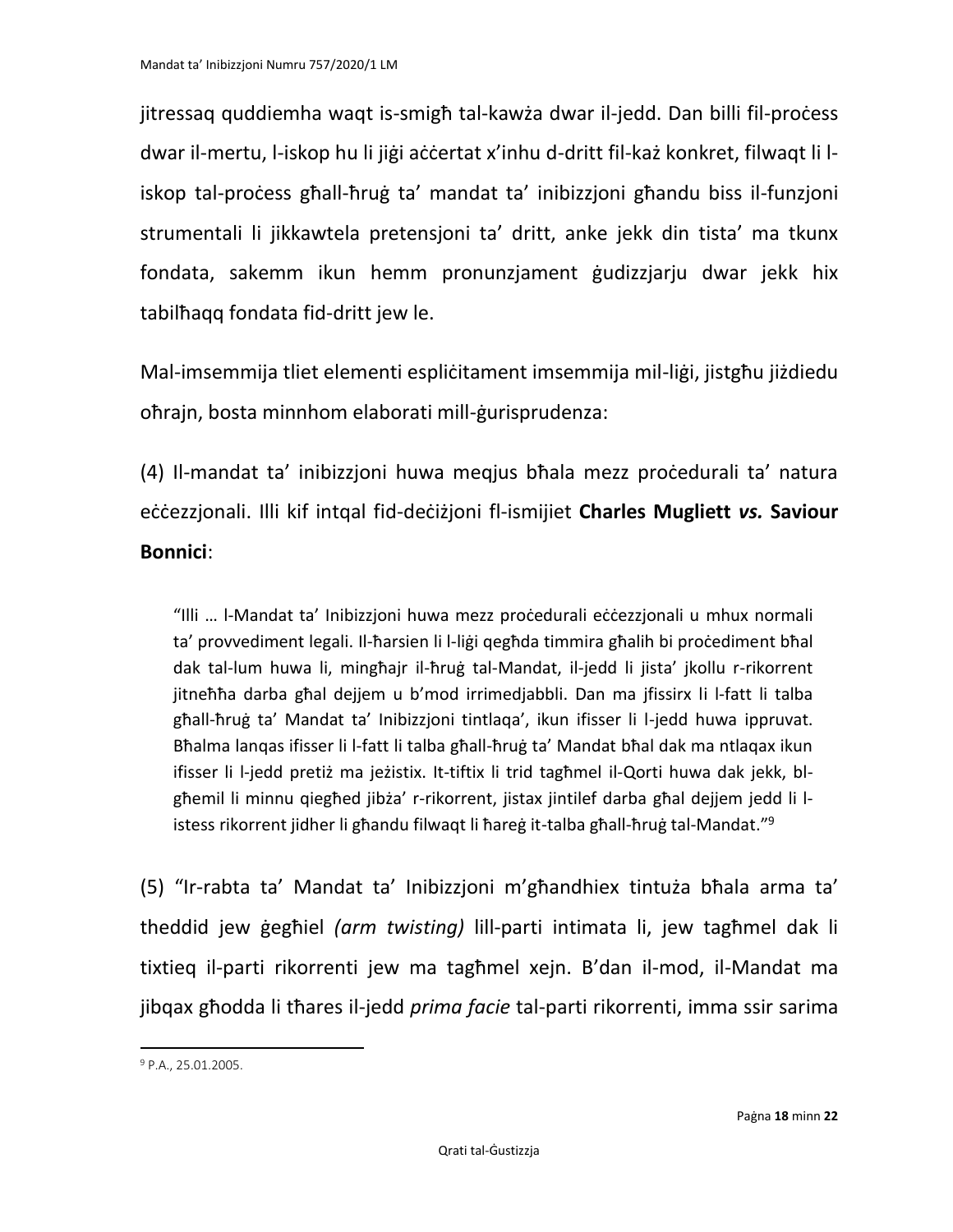li żżomm lill-parti intimata milli tgawdi l-jeddijiet tagħha. Il-Qorti hi tal-fehma li qatt ma kienet ir-rieda tal-liġi li l-Mandat ta' Inibizzjoni jinbidel f'arma bħal din $.^{\prime\prime}$ <sup>10</sup>

(6) Ir-rekwiżiti għall-ħruġ tal-Mandat huma kumulattivi mhux alternattivi. Għalhekk jekk xi wieħed minnhom ma jirriżultax, il-Qorti għandha tiċħad ittalba għall-ħruġ tal-Mandat.<sup>11</sup>

#### **Ikkunsidrat:**

Il-Qorti hija rinfaċċjata b'talba li qiegħda ssir minn Emanuel Mallia għan-nom tas-soċjetà Old Mill Developments Limited, sabiex iżżomm lill-intimat l-Avukat Shazoo Ghaznavi milli jgħaddi kwalunkwe pagament ta' flus lil Vella Estates Limited, u dan wara deċiżjoni mogħtija miċ-Ċentru tal-Arbitraġġ li kkundannat lil Old Mill Developments Limited għall-ħlas ta' somma flus favur Vella Estates Limited. Is-soċjetà rikorrenti għandha żewġ diretturi, Emanuel Mallia, u John Vella, li huwa wkoll direttur ta' Vella Estates Limited. L-istatut ta' Old Mill Developments Limited jispeċifika li fi kwalunkwe proċeduri legali u ġudizzjarji, din il-kumpannija għandha tkun rappreżentata miż-żewġ diretturi tagħha. Jirriżulta li ż-żewġ kumpanniji kienu involuti fi proġetti ta' xogħol talkostruzzjoni, u nqalgħet bejniethom kwistjoni dwar pretensjonijiet ta' ħlas li Vella Estates Limited sostniet li huma dovuti lilha, liema kwistjoni ġiet riferuta għall-proċedura tal-arbitraġġ, wara qbil f'dan ir-rigward bejn iż-żewġ

<sup>10</sup> Ara sentenza fl-ismijiet Avukat Dr John Gauci *vs.* Direttur tal-Kuntratti, P.A., 18.07.2008.

<sup>11</sup> Marica Cassar *et vs.* Del Sol Properties Limited, P.A., 27.12.16.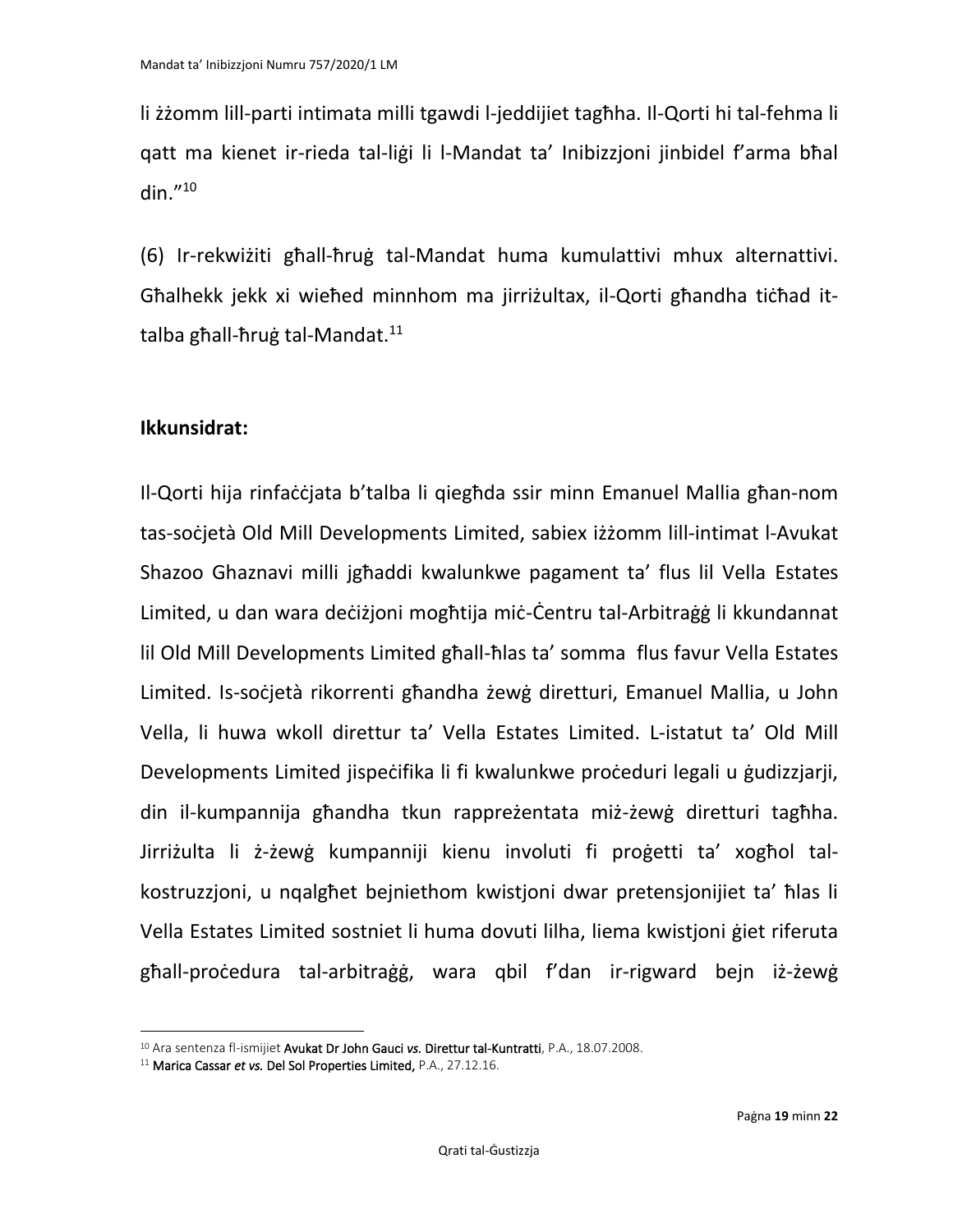kumpanniji. Id-deċiżjoni tal-Arbitru kienet fis-sens li ammont ta' flus miżmuma mill-Avukat Ghaznavi *in escrow,* għandhom fil-fatt jitħallsu lil Vella Estates Limited a saldu ta' dak dovut lilha minn Old Mill Developments Limited. Emanuel Mallia ma qabilx ma' din id-deċiżjoni, u qiegħed jallega li lkonsiderazzjonijiet li mxiet fuqhom l-Arbitru sabiex waslet għad-deċiżjoni tagħha, kienu msejsa fuq xhieda li ma qalux il-verità. Mix-xhieda li semgħet il-Qorti, jirriżulta li minkejja li quddiem l-Arbitru ntqal li ċerti xhieda ma kellhomx jitwemmnu, qatt ma saret l-akkuża formali li xi xhud partikolari xehed il-falz. Issoċjetà rikorrenti istitwiet dawn il-proċeduri li permezz tagħhom qiegħda tipprova twaqqaf lill-intimat milli jagħmel il-ħlasijiet li ordnatlu jagħmel l-Arbitru, liema flus qegħdin fil-pussess tiegħu wara li huwa nħatar *escrow agent*  permezz tal-ftehim tal-15 ta' Frar, 2018, li kopja tiegħu ġiet ippreżentata f'dawn il-proċeduri.

L-ewwel eċċezzjoni sollevata mill-konvenut tolqot l-irritwalità ta' dawn ilproċeduri, minħabba li r-rikors għall-ħruġ tal-mandat ġie maħluf u propost minn wieħed biss mid-diretturi tas-soċjetà rikorrenti, filwaqt li l-istatut talistess soċjetà jispeċifika li r-rappreżentanza ġuridika tas-soċjetà rikorrenti hija vestita fiż-żewġ diretturi tagħha. Id-difensur tas-soċjetà rikorrenti laqa' għal dan billi għamel riferiment għal dak li jipprovdi l-artikolu 141(3) tal-Att dwar il-Kumpanniji (Kap. 386), li jgħid li meta r-rappreżentanza ta' kumpannija ma tkunx tista' tiġi eżerċitata skont dak li jipprovdi l-istatut tal-kumpannija, kull direttur jista' jirrappreżenta lill-kumpannija fi proċedimenti ġudizzjarji li jittieħdu kontra tagħha. Il-Qorti għandha quddiemha sitwazzjoni fejn wieħed mid-diretturi tal-kumpannija għażel li jiftaħ proċeduri għan-nom tal-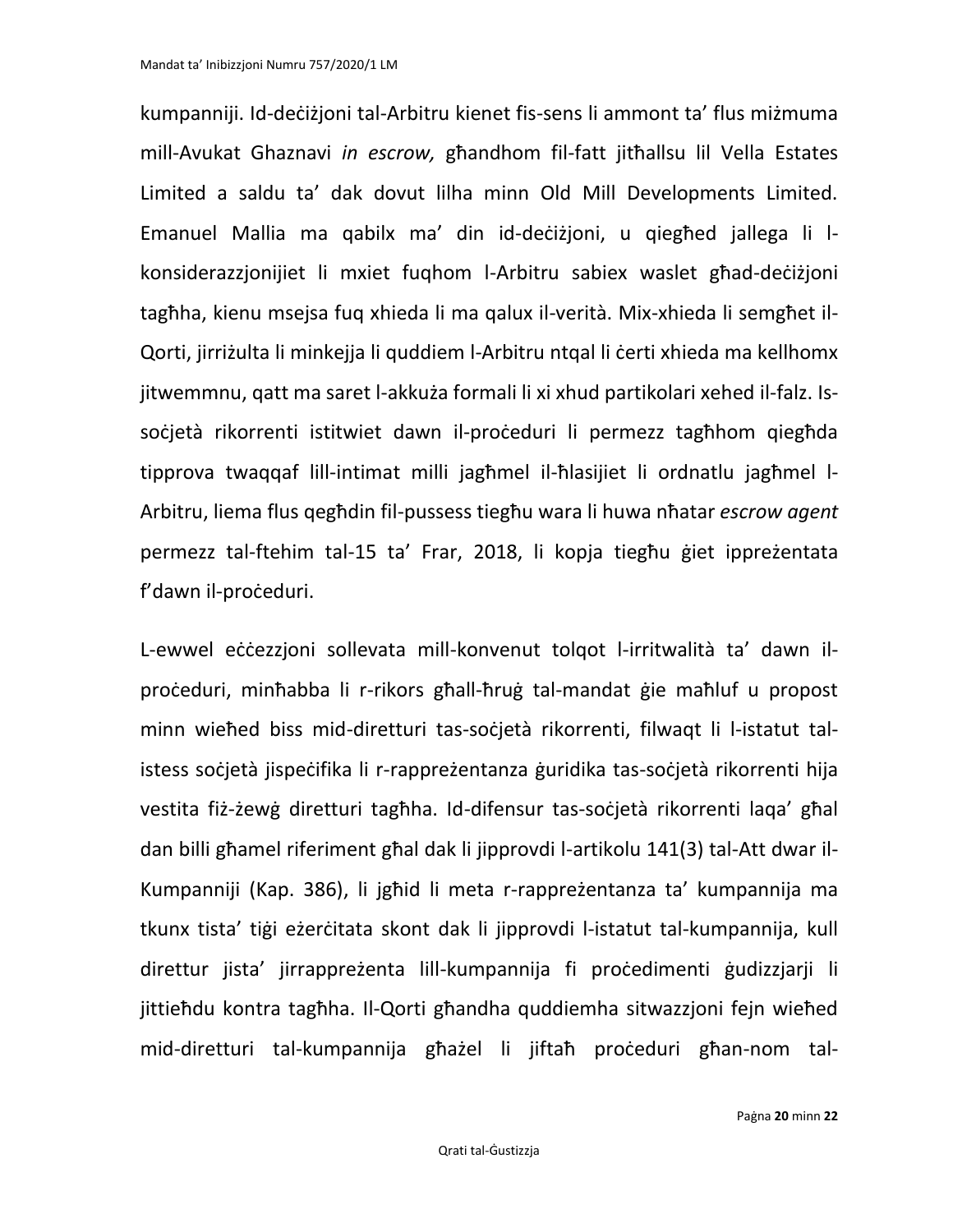kumpannija li tagħha huwa direttur, fil-konfront ta' terz li m'għandux x'jaqsam mal-kwistjoni bejn il-partijiet li dehru quddiem l-Arbitru, iżda li nħatar bħala *escrow agent* u li ġie ordnat mill-Arbitru jeffettwa ħlas ta' flus dovuta lil kumpannija oħra li d-direttur tagħha huwa wkoll direttur tas-soċjetà rikorrenti. Jirriżulta wkoll li l-istatut tas-soċjetà rikorrenti ma jipprovdix dwar x'għandu jiġri f'każ li jinqala' diżgwid intern bejn id-diretturi tal-kumpannija, u dwar x'għandu jsir f'każ li d-diretturi tagħha ma jkunux jistgħu jaġixxu flimkien. Jirriżulta għalhekk li wieħed mill-persuni li skont l-istatut ta' Old Mill Developments Limited kellu jaħlef ir-rikors ġuramentat li ġie ppreżentat għannom ta' din il-kumpannija, la ntalab jaħlef ir-rikors u x'aktarx lanqas ġie infurmat bil-proċeduri odjerni li nfetħu minn kumpannija li tagħha huwa direttur. Il-Qorti tirrileva li l-artikolu 141(3) tal-Att dwar il-Kumpanniji huwa maħsub biex jipprovdi għar-rappreżentanza ta' kumpannija f'każ li meta jinfethu proċeduri gudizzjarji kontriha, jinstab li dak li jipprovdi l-istatut tagħha dwar ir-rappreżentanza tal-istess kumpannija, ma jkunx jista' jiġi attwat. Irrikors mertu ta' dawn il-proċeduri, kif propost minn wieħed biss mid-diretturi tas-soċjetà rikorrenti, huwa irritwali u null għaliex mhuwiex konformi ma' dak li jipprovdi l-istatut tas-soċjetà rikorrenti. Il-Qorti tirrileva li f'każ li Emanuel Mallia personalment ħass li huwa kien ser isofri xi preġudizzju bid-deċiżjoni tal-Arbitru, kellu jkun hu personalment li jipprova jżomm lil Old Mill Developments Limited milli tagħmel il-pagament li qiegħda tintalab tagħmel favur Vella Estates Limited.

Tqis li permezz tar-rikors odjern sar f'tentattiv minn Emanuel Mallia biex jinfetaħ mill-ġdid il-mertu li ġie deċiż mill-Arbitru wara li bejn Old Mill